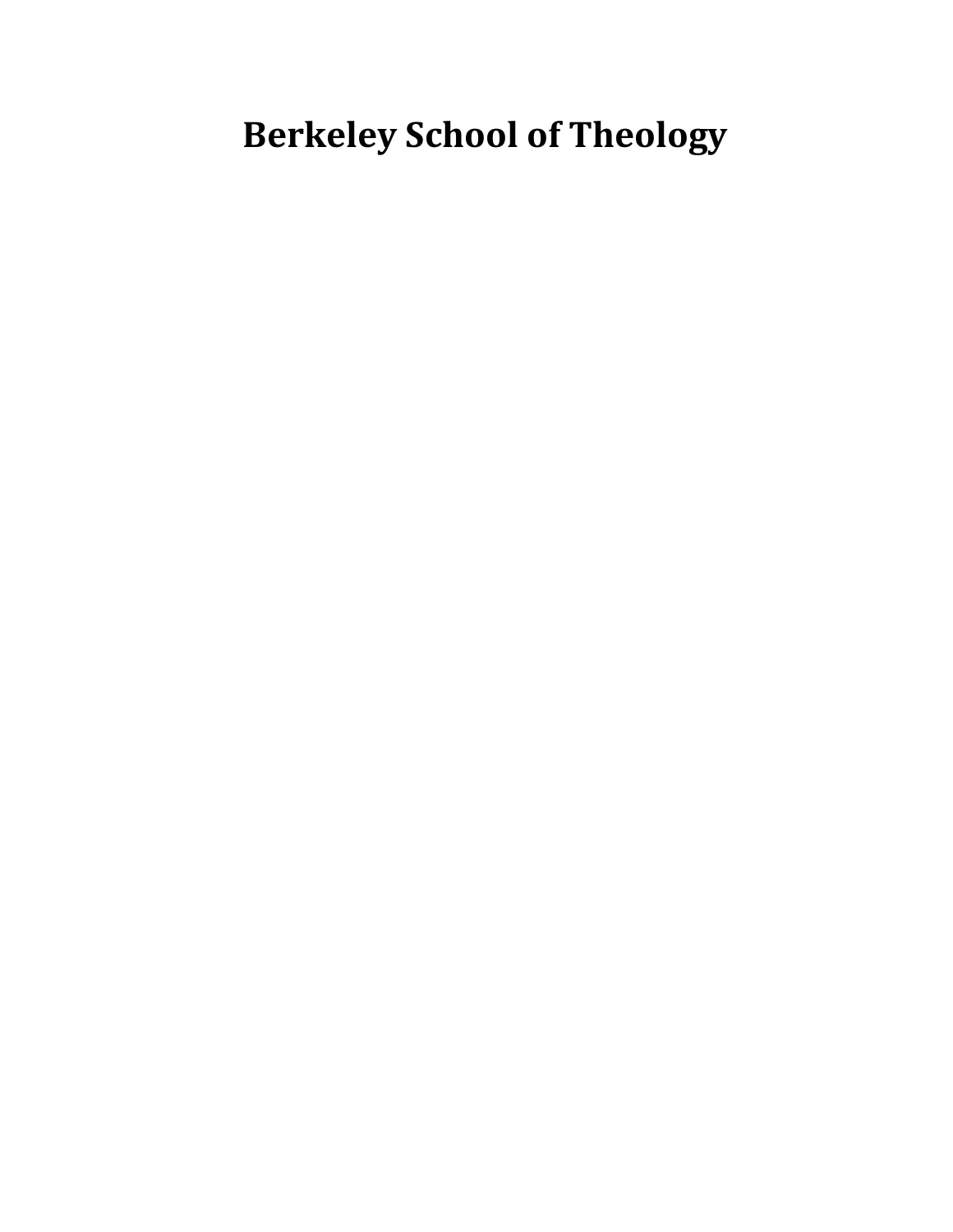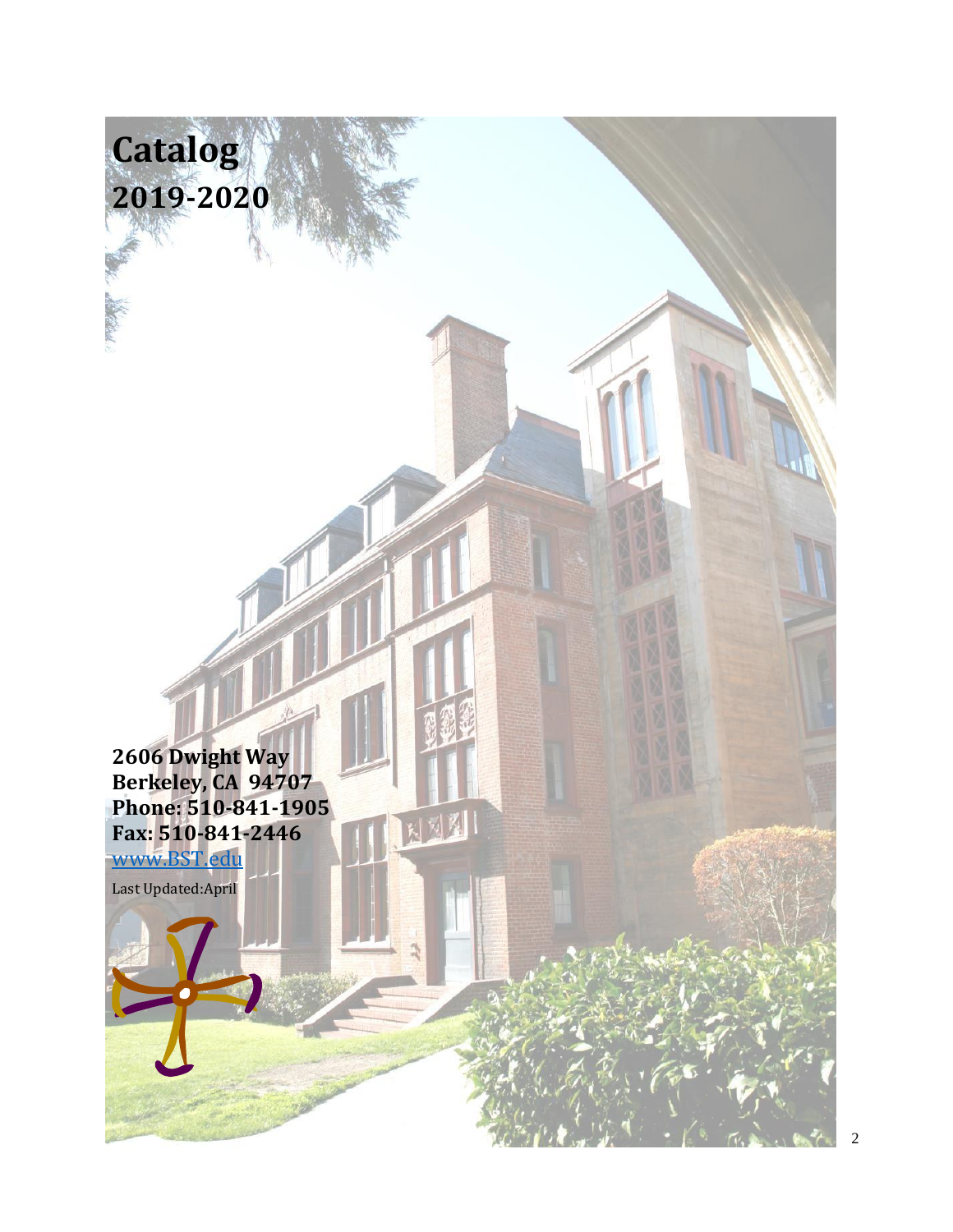*(This page left blank intentionally)*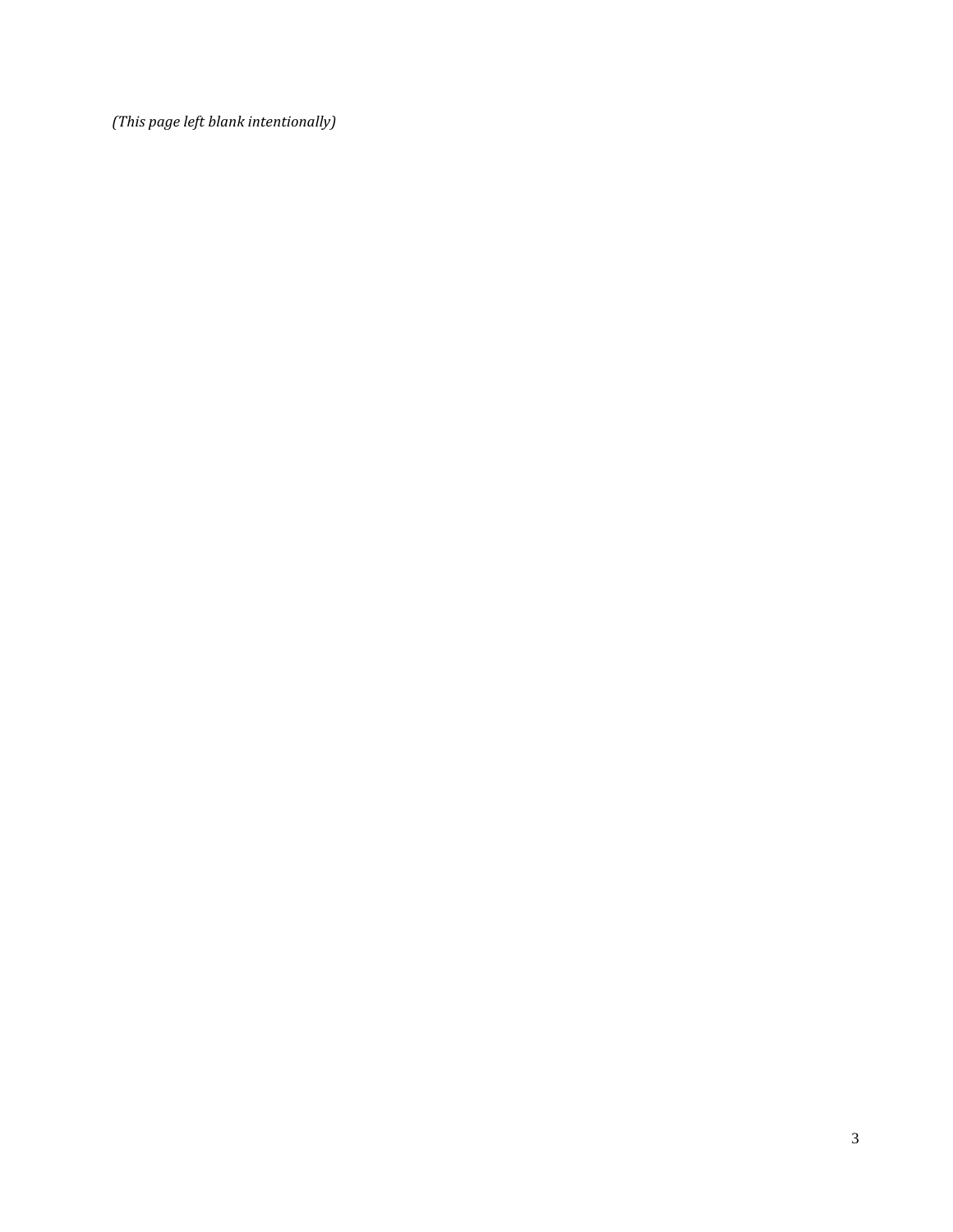# **Table of Contents**

| 14 |
|----|
| 15 |
| 17 |
| 17 |
| 19 |
| 19 |

| -22 |
|-----|
|     |
|     |
|     |
|     |
|     |
|     |
|     |
|     |
|     |
|     |
|     |
| 29  |
| 30  |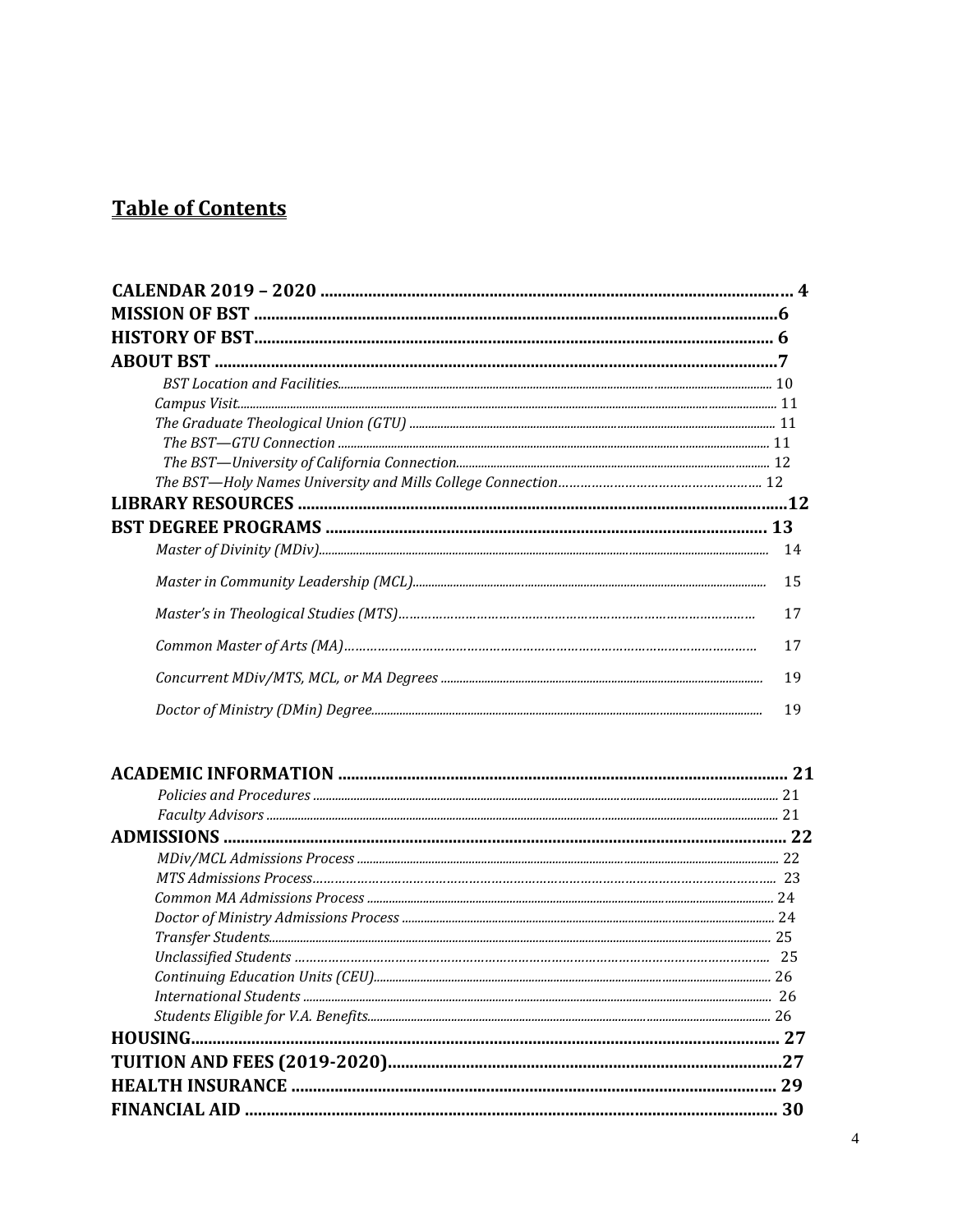| <b>ACADEMIC AND ADMINISTRATIVE CALENDAR</b> |  |
|---------------------------------------------|--|

**2019 - 2020** 

# **FALL SEMESTER, 2019**

| August 26 – August 30      | <b>Orientation Week</b>                                                                         |
|----------------------------|-------------------------------------------------------------------------------------------------|
| August 19 – August 30      | <b>General Registration Fall Semester 2019</b>                                                  |
| September 2<br>September 3 | Labor Day: Administrative holiday / Library closed<br>Instruction begins for Fall Semester 2019 |
| September 1 - 13           | Late Registration Fall Semester 2019                                                            |
| October 21 - 25            | <b>Reading Week</b>                                                                             |
| November $4 - 15$          | Early Registration for Intersession 2020 & Spring Semester 2020                                 |
| November 28, 29            | Thanksgiving: Academic and Administrative holiday / Library                                     |
| closed                     |                                                                                                 |
| December 13                | Fall Semester 2019 ends                                                                         |
| December 25                | Christmas: Administrative holiday / Library closed                                              |
| December 25 – January 1    | GTU Administrative holiday / Library closed                                                     |
| January 1                  | New Year's: Administrative holiday / Library closed                                             |

# **INTER-SESSION, 2020**

Jan 6 – Jan 31 Inter-session 2020 (General Registration prior to first day of the course)

January 20 Martin Luther King, Jr. Day: Academic and Administrative holiday /Library closed

# **SPRING SEMESTER, 2020**

January 20– January 31 General Registration for Spring Semester 2020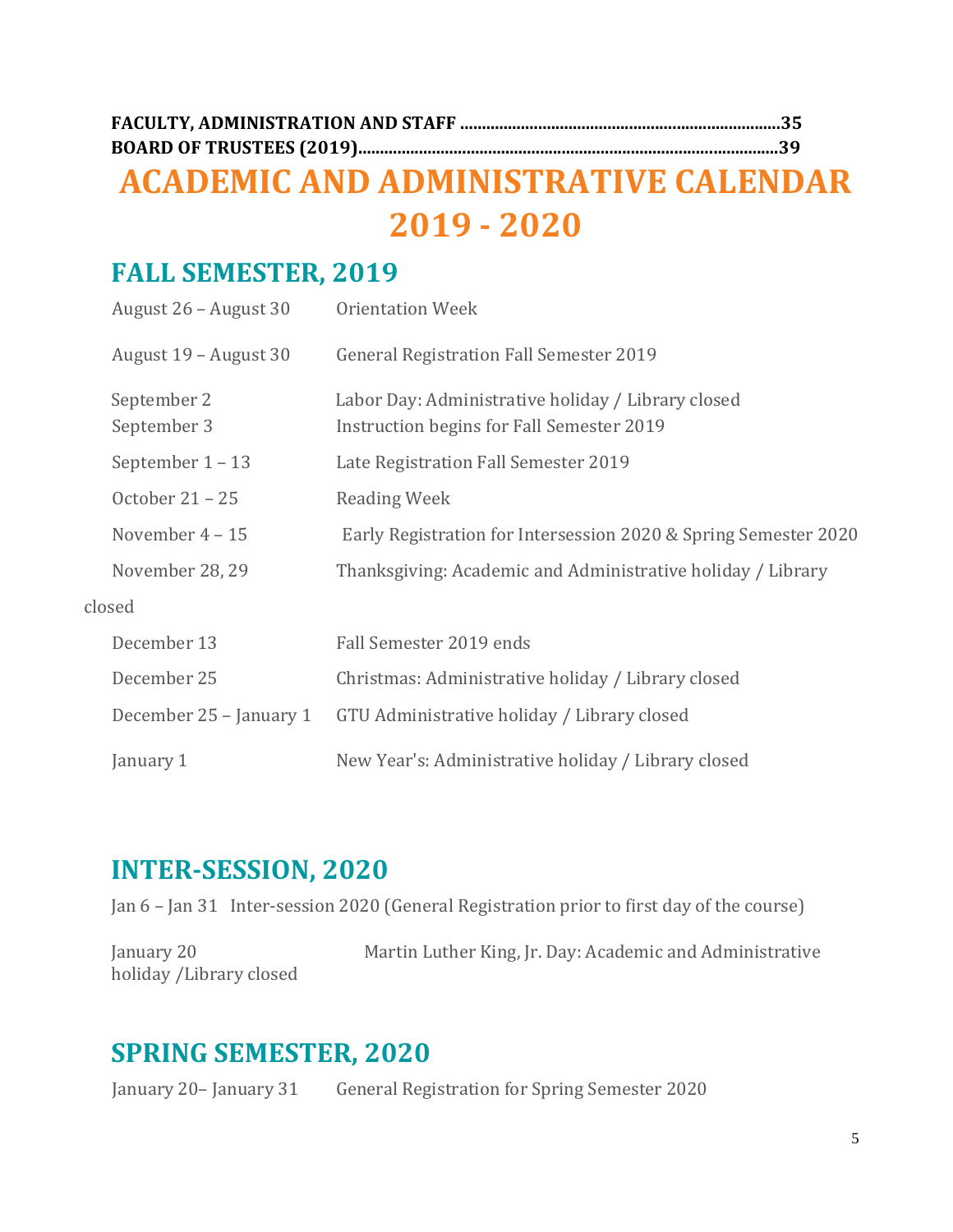| February 3         | Instruction begins for Spring Semester 2020                    |
|--------------------|----------------------------------------------------------------|
| February $1 - 14$  | Late Registration Spring Semester 2020                         |
| February 17 closed | Presidents' Day: Academic and Administrative holiday / Library |
| March 23 - 27      | Spring break                                                   |
| April 10<br>closed | Good Friday: Academic and Administrative holiday / Library     |
| April 11-12        | Easter: Library closed                                         |
| April $6 - 17$     | Early Registration for Fall Semester 2020                      |
| May 22             | Spring Semester 2020 ends                                      |
| May 25             | Memorial Day: Administrative holiday / Library closed          |
| July 4 closed      | Independence Day Observed: Administrative holiday / Library    |

# **MISSION OF BST**

BST is a laboratory for building communities of Christian hope, justice and reconciliation.

Our mission is fulfilled in partnership with the American Baptist Churches, USA and the Graduate Theological Union. We gladly welcome and actively recruit students from more than 22 other Christian traditions.

Our mission is supported by a faculty that is representative of the constituencies we serve, competent in scholarship, skilled in teaching, experienced in ministry, and dedicated to the work of the Christian church.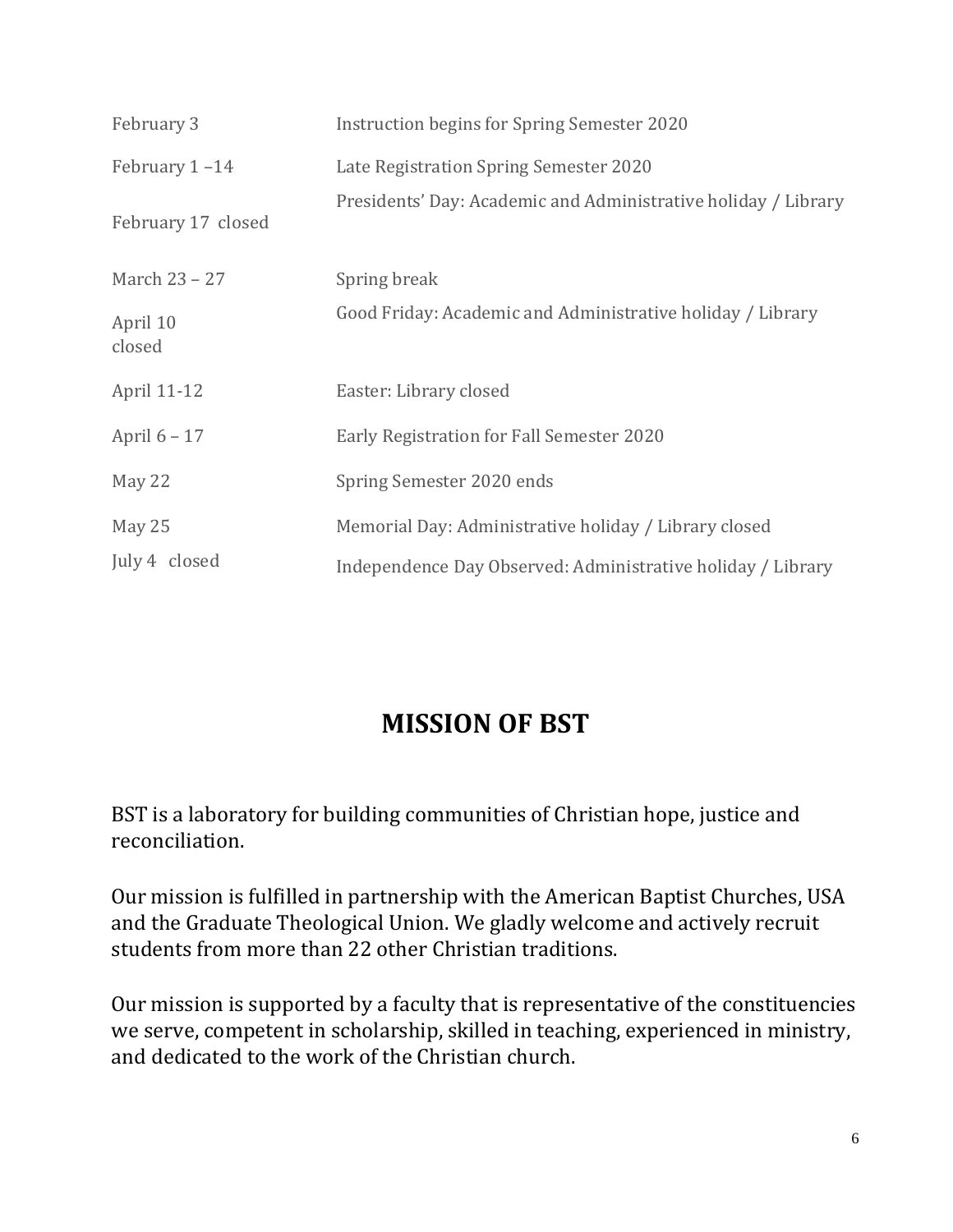# **HISTORY OF BST**

A charter member of the Graduate Theological Union (1962), Berkeley School of Theology (BST) was founded in 1871 and is the center of Baptist ecumenical theological education in the far western United States. The seminary is affiliated denominationally with the American Baptist Churches in the USA. BST admits students from a variety of denominational traditions and unites national and international relationships with over a century of Baptist– related theological education.

BST traces its lineage to the 1871 Charter of California College. As one of California's earliest colleges, the school was first located in Vacaville and then moved to Oakland in 1887. In 1912 California College relocated in Berkeley, changing its name to Berkeley Baptist Divinity School. Three years later this school merged with the Pacific Coast Baptist Theological Seminary, which had begun instruction in 1890 at the First Baptist Church of Oakland and had moved to Berkeley in 1904.

From 1915 to 1968 the school carried the name Berkeley Baptist Divinity School.

In 1968 the Berkeley Baptist Divinity School joined with California Baptist Theological Seminary, which had been founded in 1944 at Temple Baptist Church in Los Angeles and was moved to Covina in 1951. The new two–campus institution was renamed American Baptist Seminary of the West. In 1974 the Covina faculty joined the faculty in Berkeley, where together they could share in the resources of the Graduate Theological Union (GTU).

Today, as a member of the GTU, BST offers its students a myriad of resources through the largest partnership of seminaries and graduate schools in the United States. Currently, BST boasts an enrollment of students from over 22 denominations. Consequently, BST students may take advantage of the strength of ecumenical as well as interdisciplinary religious thought, study, and practice at home and through cross-registration at other GTU seminaries. In addition, BST students have access to one of the finest theological libraries in the world, an uncommonly large faculty of distinguished scholars, and the resources of the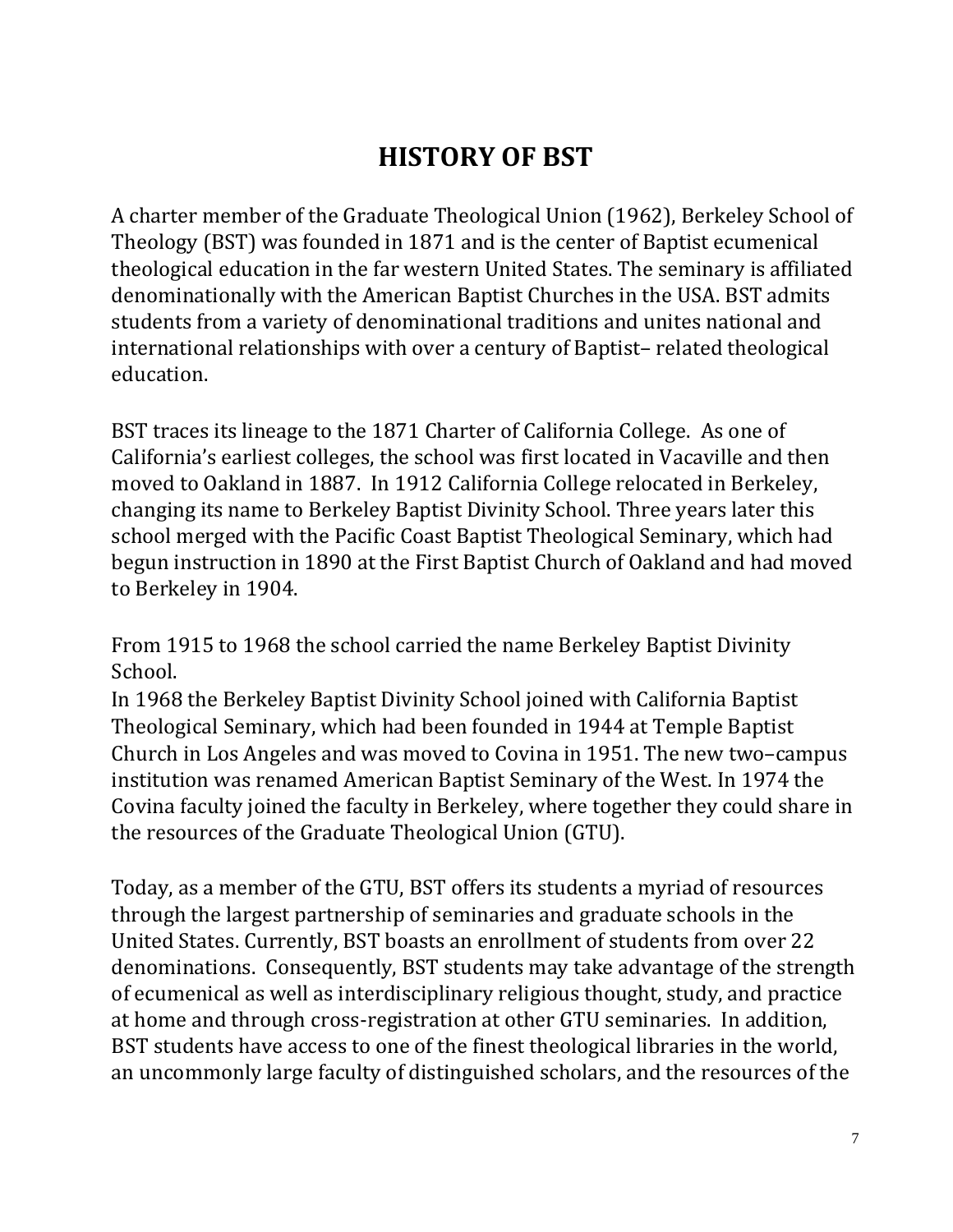University of California, Berkeley. Through the GTU, students can pursue BST degrees as well as the PhD.

# **ABOUT BST**

BST's programs manifest its vision and mission. The seminary offers a BA Equivalency (recognized by the Association of Theological Schools (ATS) a Master of Divinity (with the option of taking up to 50% of the course work in Korean; ATS accredited), a Masters in Community Leadership (ATS accredited), a 100% online Masters in Theological Studies (ATS accredited), and also participates with the GTU in offering a Master of Arts, and PhD degrees in cooperation with the eight member schools (all fully ATS and WASC accredited degrees), and its own Doctor of Ministry program (with English and Korean tracks; ATS accredited).

The BST academic programs have been created to train students in 4 skill sets and in 4 different tracks:

| 4 Skill Sets             | 14 Tracks'                  |
|--------------------------|-----------------------------|
| <b>Critical Thinking</b> | Creative Church & Community |
| Communications           | Spirituality & Resilience   |
| Leadership               | Justice & Reconciliation    |
| Formation                | <b>Border Crossing</b>      |

# 4 Skill Sets

#### **Critical Thinking**

 Tools for research & Exegesis Principles of Hermeneutics History of religious traditions Modern & Post-modern theologies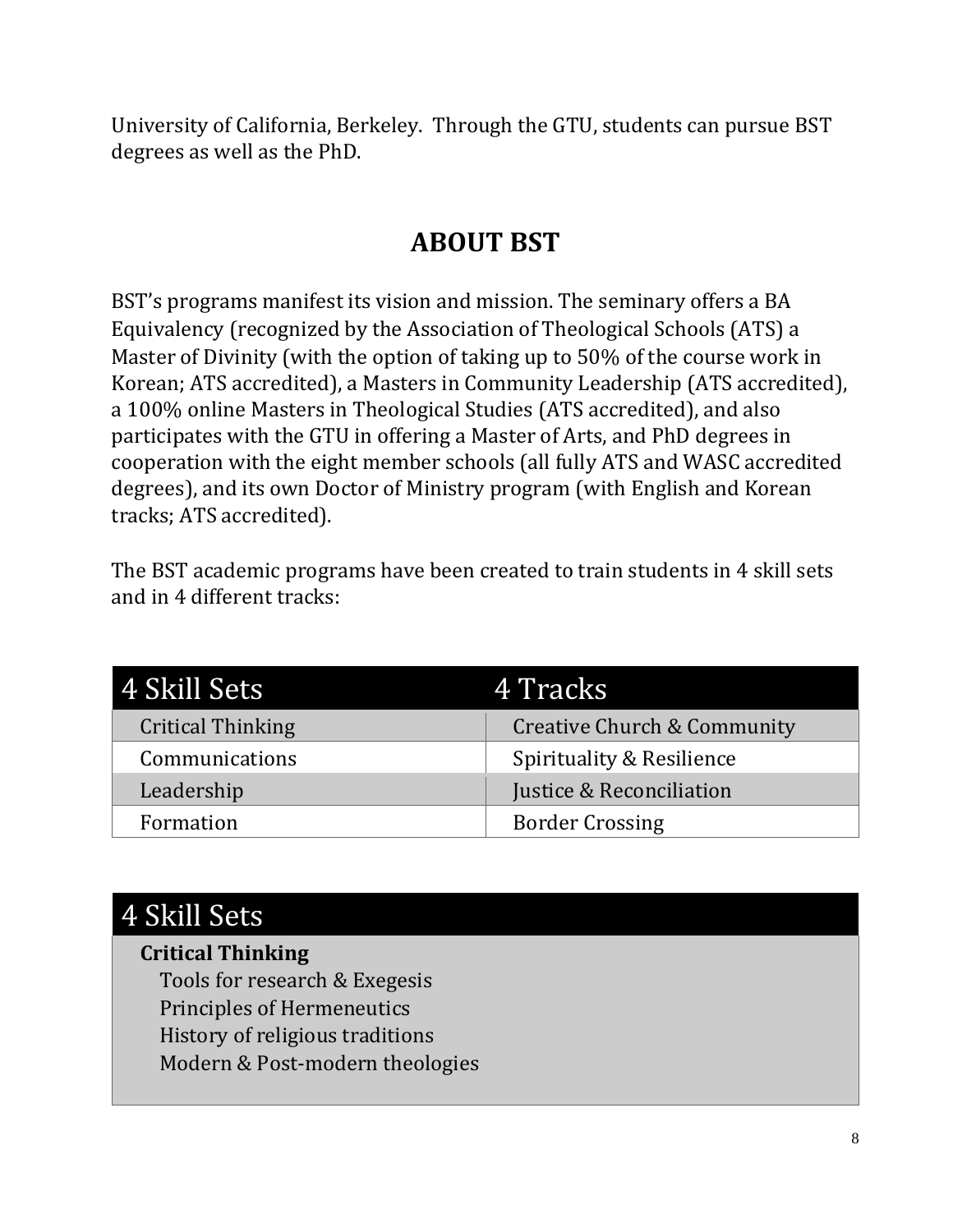#### **Communications**

Homiletical Presentations Public & Community Presentations Writing & Publishing Pedagogies

#### **Leadership**

 Pastoral Responsibilities & Skills Community Organizing & Leadership Leadership Styles & Preferences Organizational Development

#### **Formation**

 Personal Formation Spiritual Formation Pastoral Formation Professional Formation

# **4 Tracks**

#### **Creative Church & Community**

People become involved in churches when they feel a sense of authentic community and spiritual connection. They need to feel a sense of *belonging*. In this track of the curriculum students will be equipped to create authentic, diverse communities by addressing topics such as organizational change, church renewal, conflict resolution, congregational and communal care, spiritually grounded and ethical leadership, and more.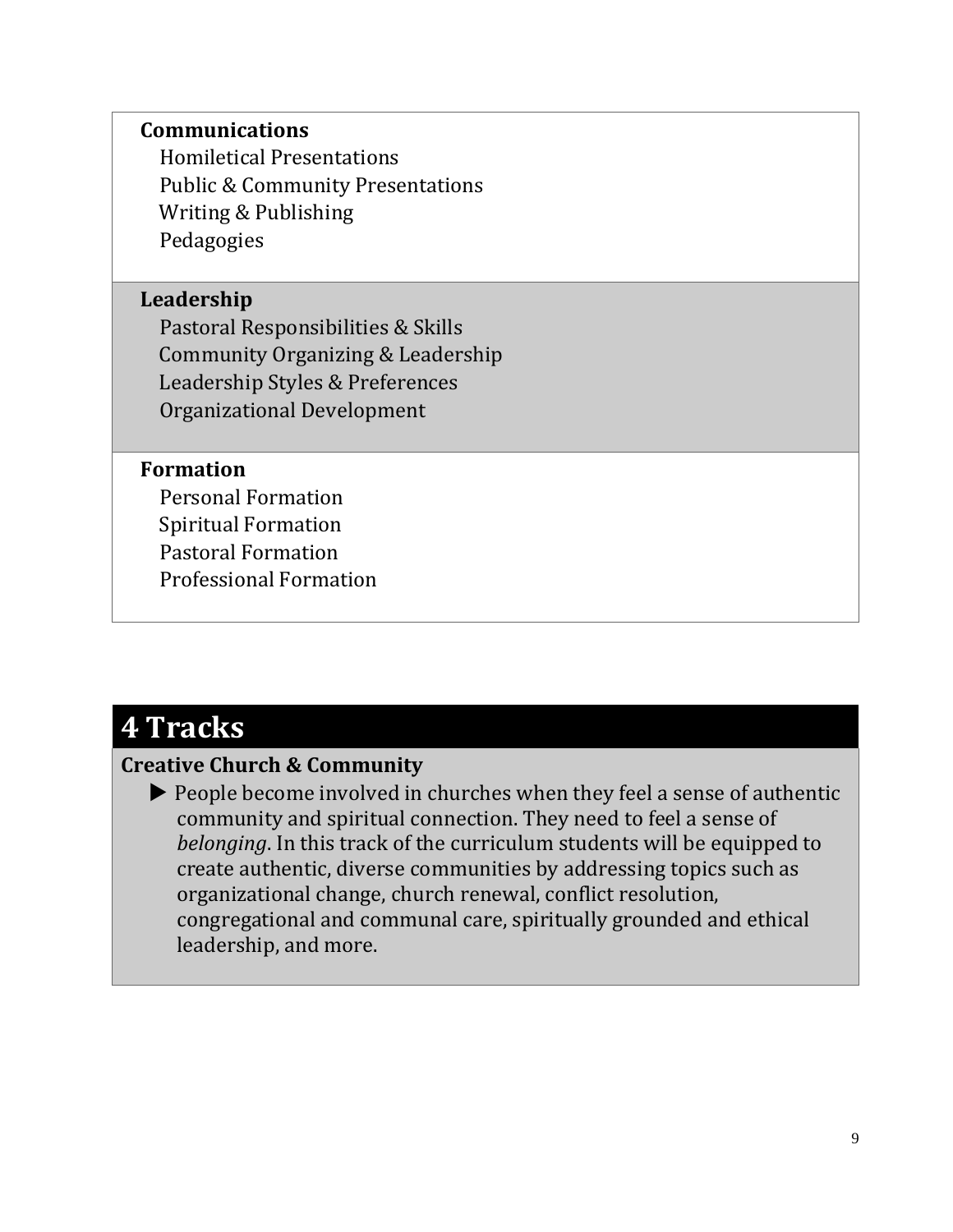#### **Spirituality & Resilience**

 The work of ministry is rewarding, but it's also difficult. Leaders need to know how to cultivate deep resources for their spiritual, emotional, and professional well-being. They also need to know how to equip communities with these same kinds of resources. In this track of the curriculum students will learn to draw on scripture, history, prayer, communal practices, pastoral care, trauma studies, communication skills, the arts, and other valuable resources to support environments where they can flourish—and thereby help others flourish as well.

#### **Justice & Reconciliation**

 $\blacktriangleright$  Justice is love in action. Reconciliation is justice embodied. God's love inspires this work. In this track of the curriculum, students will grapple with the justice demands of the gospel, develop strategies for long-term, engaged justice work: (verb) eco-justice and sustainability studies; learn to articulate their own public theologies: incorporate insights from the rich histories of social justice movements; become familiar with restorative justice, and grow in their confidence to address, through intersectional analysis, contemporary issues of injustice in local, national, and global contexts.

#### **Border Crossing & Bridge Building**

 $\triangleright$  Social segregation is an insidious systemic problem that continues to cause deep and lasting conflict. As one of only a few multicultural theological schools in the United States, accredited by the Association of Theological Schools, BST is uniquely positioned to equip students in the border-crossing skills so desperately needed for healing work today. In this track of the curriculum students from diverse backgrounds will develop intercultural skills through praxis-oriented courses; self-directed,

inventive projects; and innovative internship opportunities. Students will also gain valuable skills using digital resources for the common good, including podcasting, social media, and other emerging technologies.

Students also have access to certificate programs including: Arts & Religion, BA Equivalency; Buddhist Chaplaincy; Women's Studies in Religion, Black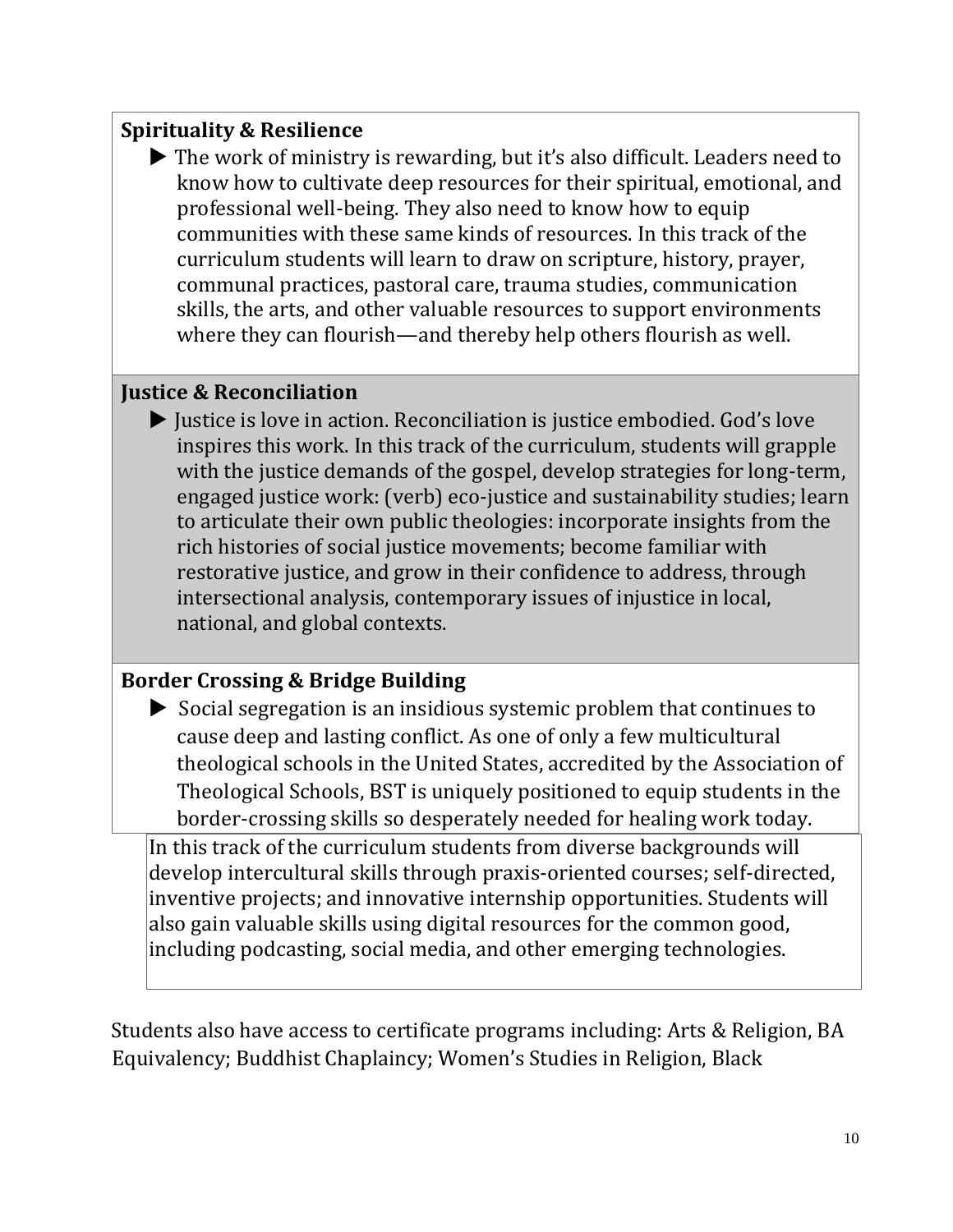Church/Africana Studies, Asian/Oceanic Studies, Jewish Studies, Islamic Studies, Hindu Studies; Orthodox Christian Studies; Swedenborgian Studies; and Public Theology.

Core courses (and some electives) in the curriculum(s) are taught by BST faculty. Students are encouraged to take elective courses offered by the faculties of the seven additional GTU seminaries, eleven GTU centers, and UC Berkeley. All GTU students, including BST students, may also take courses at Holy Names University (including the HNU affiliate, the Sophia Center) and at Mills College. Experience in the context of ministry is an integral part of the core curriculums.

The BST student–body is comprised of both full–time and part–time students. Many commute from off–campus residences, and many maintain daytime employment while enrolled at the seminary. The seminary, therefore, schedules classes online, during evening hours as well as during the daytime. The curriculum likewise, is flexible to accommodate part–time and evening commuter students as well as resident and full–time and online students. Our student body is comprised of men and women who represent diversity in cultural and ethnic backgrounds, age, denominational affiliation and theological thought and practice.

# *BST Location and Facilities*

The BST campus is located on the south side of the University of California campus in Berkeley, California. BST campus buildings house faculty and administrative offices, several classrooms, a student lounge and study area, a chapel, and student/faculty apartments. Across the University campus to the North (a twenty–minute walk) are located the GTU library and administrative offices, as well as campus buildings of several other GTU–related seminaries. The BST campus is handicapped-accessible.

# *Campus Visit*

Applicants are strongly urged to arrange for a personal interview on campus. The selection of an educational institution is an important decision. A personal interview and tour of the campus is by far the best way for a prospective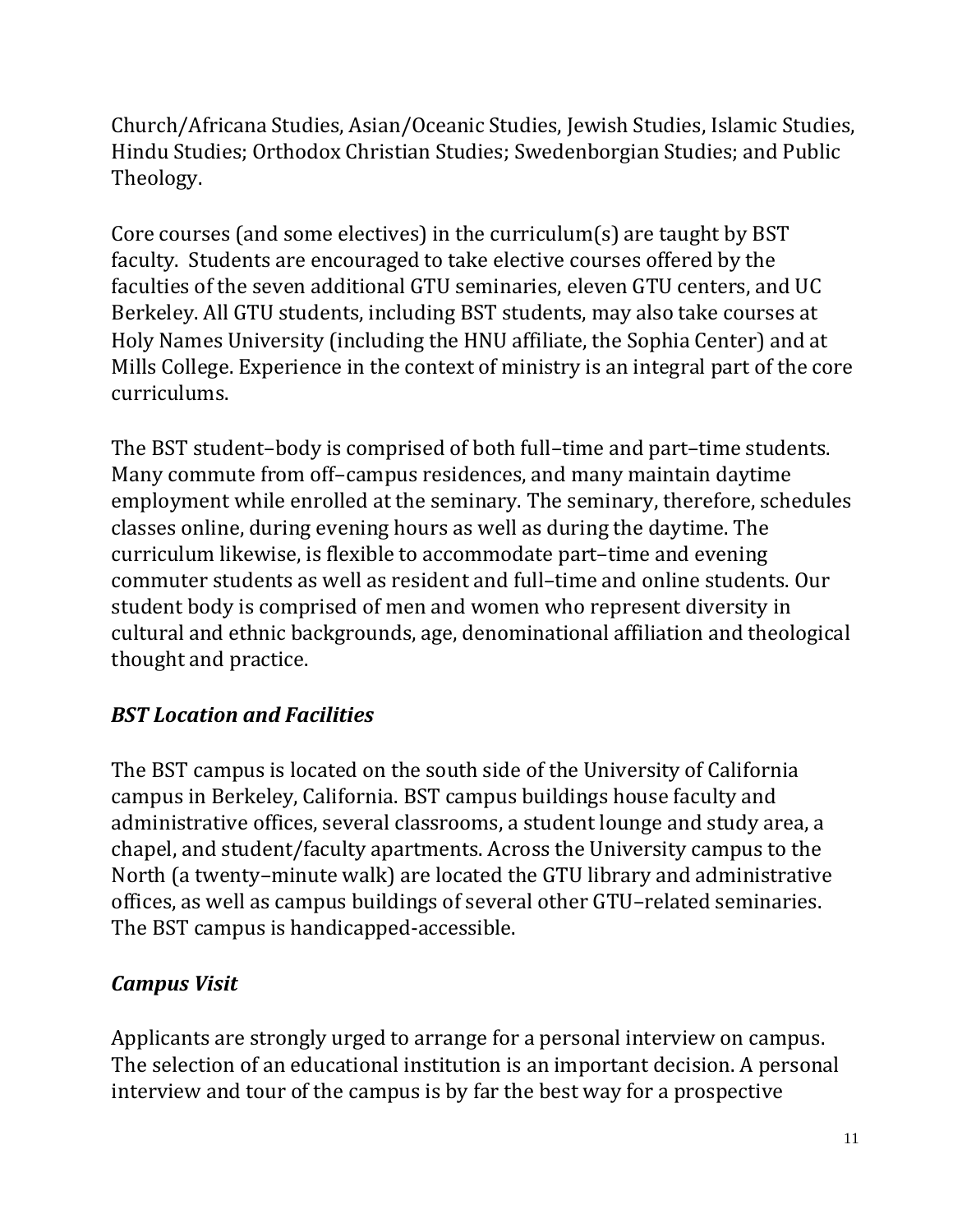student both to evaluate BST and to demonstrate to the seminary his or her serious interest in the school. This visit can be scheduled with an email, telephone call, or letter to the Office of Admissions. Email: admissions@BST.edu; Telephone: 510.841.1905 x229

BST Office of Admissions 2606 Dwight Way Berkeley, CA 94704 USA

# *The Graduate Theological Union (GTU)*

The GTU is an educational consortium, established for a two–fold purpose: to offer programs of study leading to graduate degrees in theology and to function as an instrument of collaboration and cooperation among its member schools, centers, affiliates, and institutes. Presently the GTU is comprised of six Protestant and two Roman Catholic seminaries and more than ten centers, institutes, and programs. BST is a founding member of the GTU and has been a fully participating school since the GTU was formed in 1962. BST shares resources, including a common registrar and library, with the GTU consortium.

# *The BST—GTU Connection*

BST, like each seminary within the GTU, admits its own students, designs its own professional programs, and grants its own professional degrees. All cooperative programs within the consortium are developed and carried out through the Union. Through this cooperative arrangement, an BST student is eligible to register in virtually all courses offered by the participating seminaries, centers, institutes, and affiliates. The faculties of the various member schools constitute the faculty of the Graduate Theological Union consortium.

The GTU consortium offers PhD and MA programs as a collective. Persons interested in these programs should write to the Admissions Office of the GTU, 2400 Ridge Road, Berkeley, CA 94709, (510)649-2400 or go online to www.gtu.edu.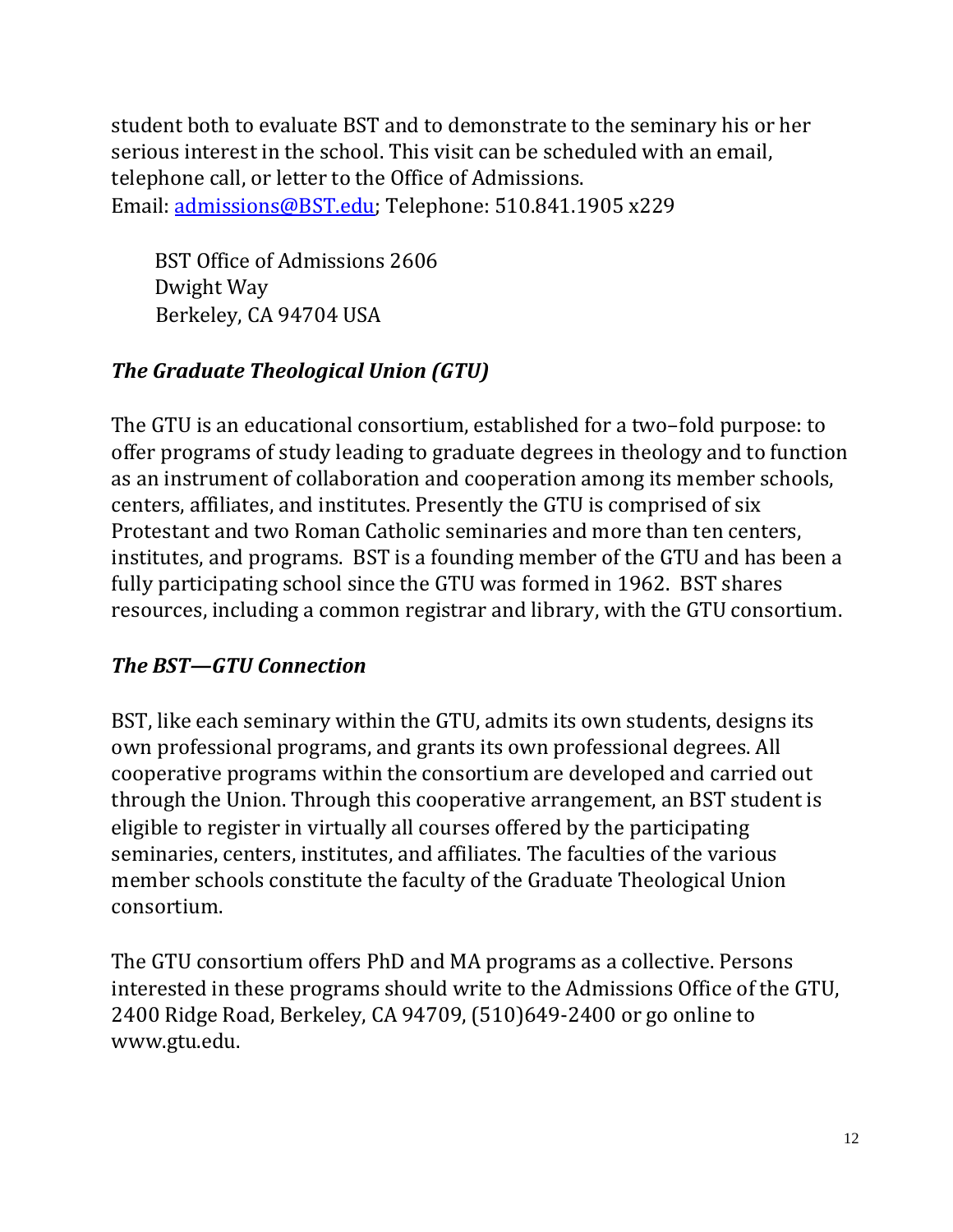### *The BST—University of California Connection*

The physical proximity of the University of California gives the students easy access to the UC resources available on an open exchange basis to students and faculty of the GTU consortium. In addition to the considerable variety of cultural events offered week by week through this distinguished university, complimentary library privileges are extended to students at BST and the other members of the consortium. In addition, with certain restrictions, degree students may cross–register into courses in the Graduate Division and in the College of Letters and Sciences of UC Berkeley. Such courses, while they appear on the BST transcript with the regular UC denotation, do not automatically fulfill unit requirements for BST degrees. Interested students are encouraged to work closely with their academic advisors to ensure course selections that both meet program goals and strengthen their educational experience. Inquire at the BST Registrar's Office for authorization and procedural details since pre-registration is required.

#### *The BST—Holy Names University and Mills College Connection*

Students may be able to enhance their BST/GTU education with classes taken at Holy Names University (including the HNU affiliate, the Sophia Center) and Mills College, both in Oakland, California. Interested students are encouraged to work closely with their academic advisors to ensure course selections that both meet program goals and strengthen their educational experience.

# **LIBRARY RESOURCES**

The GTU has a common library which serves the needs of students and faculty of all participating schools, centers, institutes, and affiliates. The Flora Lamson Hewlett Library has absorbed and organized the library resources of its participating member schools, and now provides members of the GTU community ready access to more than 700,000 holdings in theology and religion, including 450,000 volumes, more than 1200 periodical subscriptions, and 292,000 microforms, audio visual materials, and a growing number of online resources. It is one of the largest and most diverse theological collections in the United States.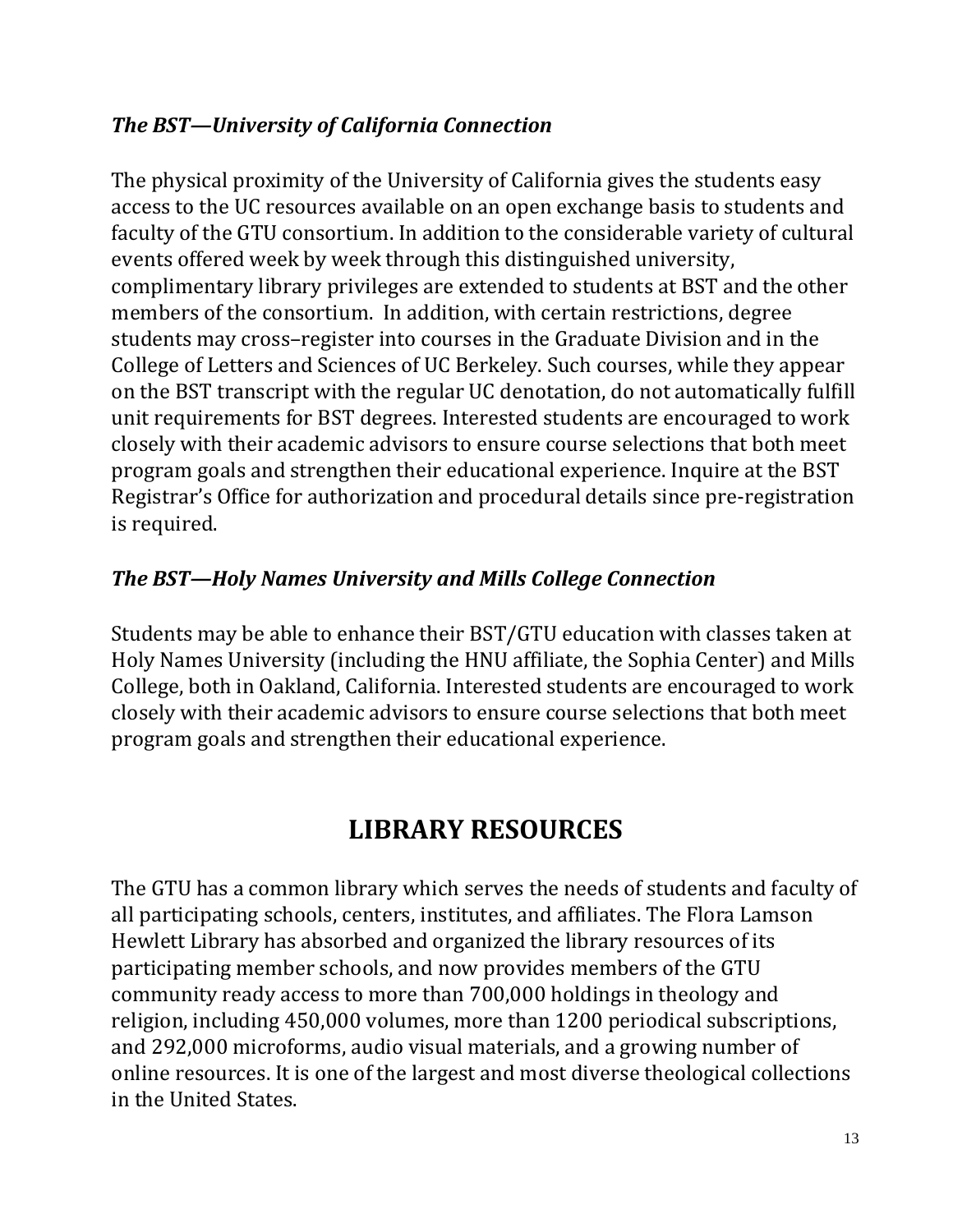The Flora Lamson Hewlett Library, acclaimed for its architectural design, provides a light and pleasant study space for students and faculty. Art shows and other exhibits add to the beauty of the space and to the contemplative environment.

In addition to the resources of the Flora Lamson Hewlett Library, faculty and students of schools affiliated with the GTU are granted complimentary borrowing privileges at the libraries of the University of California. The UC library collection includes extensive holdings in theological and philosophical literature; and its four million books in addition to countless periodicals, documents, maps, recordings, newspapers, microfilms, and other materials make it the third largest academic library in the United States.

# **BST DEGREE PROGRAMS**

### *BA Equivalency*

#### Definition

It has become apparent over the past couple decades that there are considerable numbers of pastors leading churches in the Bay Area without formal training. In an effort to address this need the Berkeley School of Theology (BST) has created a three-tiered program that begins with a 6 course Certificate Program that can earn units toward a 20 course BA Equivalency program that can earn units towards a Master of Divinity degree.

#### **Objectives**

The successful student will gain introductory knowledge of:

A breadth of basic theological and liberal arts perspectives Methods for literary and biblical interpretation Proficiencies for the practice of ministry Strategies for leadership in culturally and religiously diverse contexts Essentials of the justice demands of the Gospel (morality and ethics)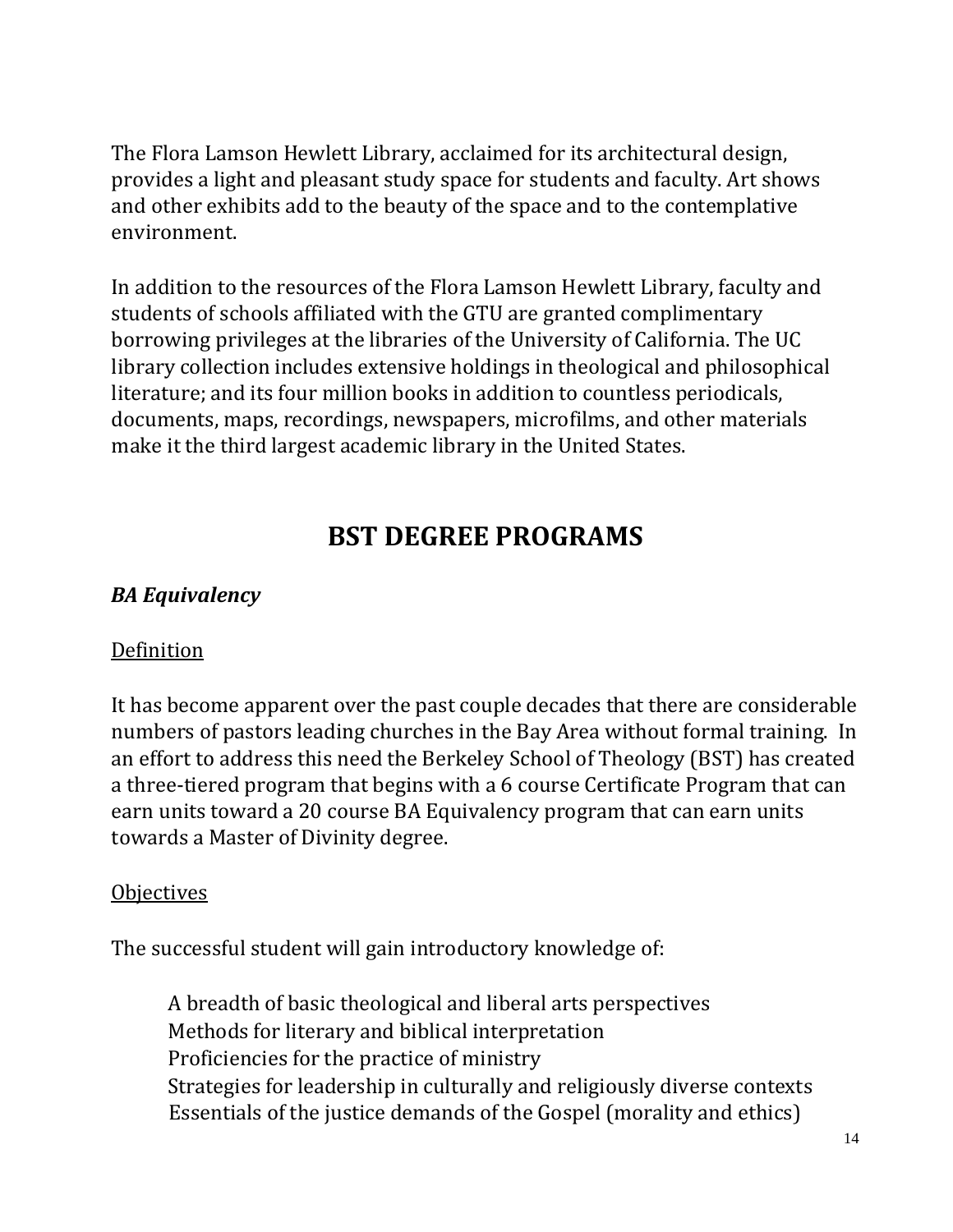#### **Requirements**

- **2 LINGUISTIC TRACKS & 3 levels of MINISTERIAL TRAINING**
- $\blacktriangleright$  1 yr certificate program
- 6 courses from the Bachelor of Arts (B.A.) Equivalency Curriculum for a 1 year certificate
- ▶ 3 yr B.A. Equivalency program
- ▶ 20 courses offered over 3 years
- ▶ 6 yr B.A. Equivalency & MDiv Program
- ▶ 46 courses offered over 6 years
- All course work recognized and accredited by ATS
- Courses geared toward the working student: nights, weekends, and intensives (or) in Daytime cohorts
- B.A. Equivalency courses offered at a significantly reduced rate
- $\triangleright$  Dual track the equivalent of 1 full year of shared course work  $\triangleright$ **Cohorts in Spanish & English**

#### *Master of Divinity (MDiv)*

#### Definition

The Master of Divinity (MDiv) is the basic professional degree program designed to help prepare men and women for church ministry, chaplaincies or other specialized ministries. It meets the ordination requirements of numerous denominations including the American Baptist Churches USA and the Progressive National Baptists. It also provides an appropriate background for further graduate study in theology and religion.

The MDiv program is designed for persons who have completed an accredited undergraduate Bachelor of Arts or Science degree. At least three years of full– time course enrollment, for a total of 78 semester units, is required to complete the degree. The full–time course load is a minimum of 9 to 12 units (normally three to four semester long courses). Students may enroll on a part–time basis, thereby extending the length of time for completion of the degree to a maximum of six years.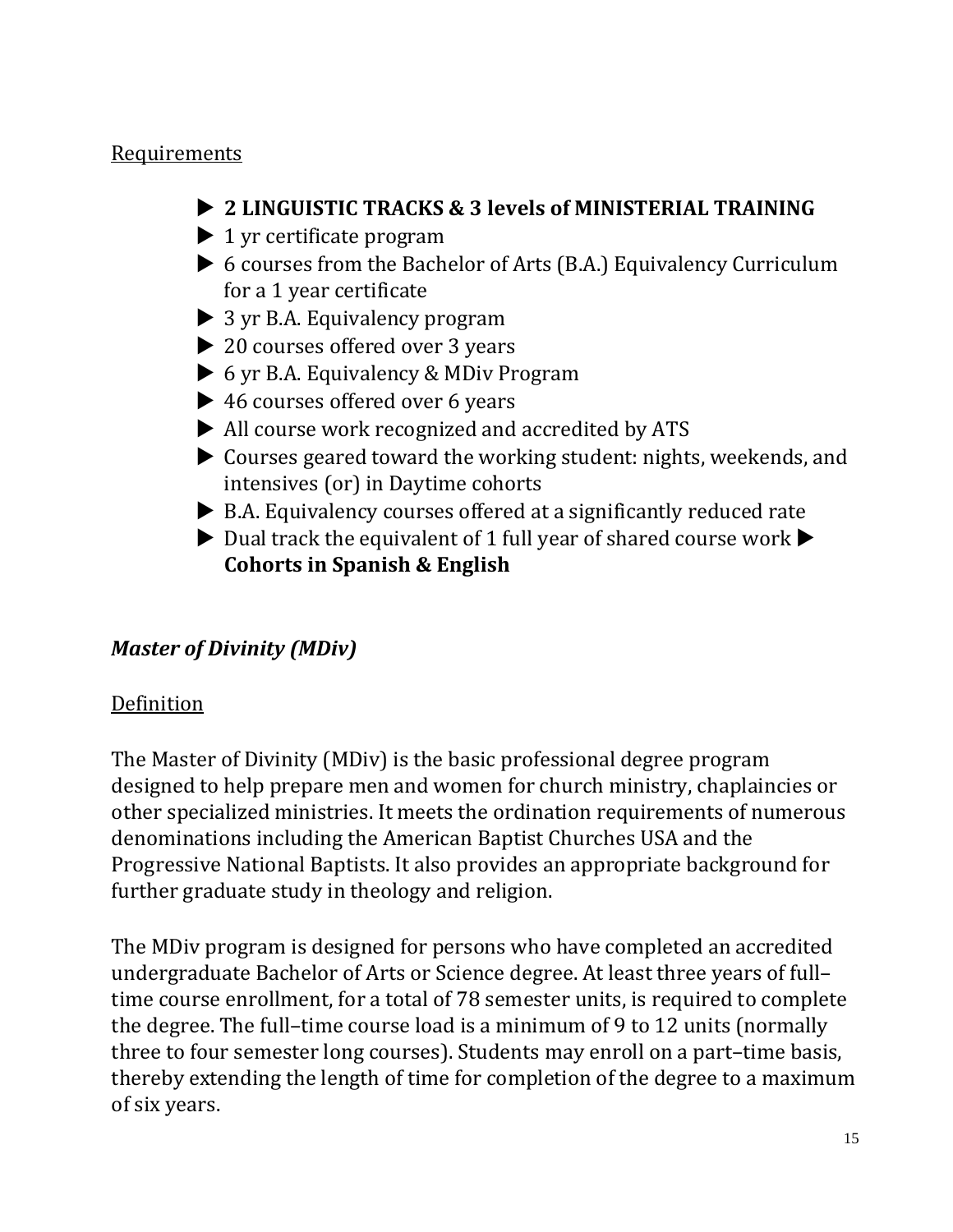Requirements

- $\triangleright$  78 Units
- ▶ Core Introductory Courses (48 units)
- ▶ Bible Old Testament
- Bible New Testament
- ▶ Theology
- ▶ Constructive Theology
- ▶ History
- $\blacktriangleright$  Homiletics
- $\blacktriangleright$  Ethics
- Writing/Technology
- $\blacktriangleright$  Inter-cultural
- ▶ Pastoral Care
- **Leadership**
- Using Biblical Languages
- ▶ Capstone Project
- Internship  $(6 \text{ units})$
- ▶ Electives (30 units)
- $\triangleright$  Emphasis = 12 units in one of the four tracks

# *Masters in Community Leadership (MCL)*

#### Definition

The Masters in Community Leadership (MCL) is a basic professional degree program designed to help prepare men and women for church and community service in ordained and non-ordained capacities. There are three different concentrations available. All three concentrations offer a breadth of theological training in addition to a particular specialization.

The MCL program is designed for persons who have completed an accredited undergraduate Bachelor of Arts or Science degree. At least two years of full-time course enrollment, for a total of 48 semester units, is required to complete the degree. The full-time course load is a minimum of 12 or 9 units per semester.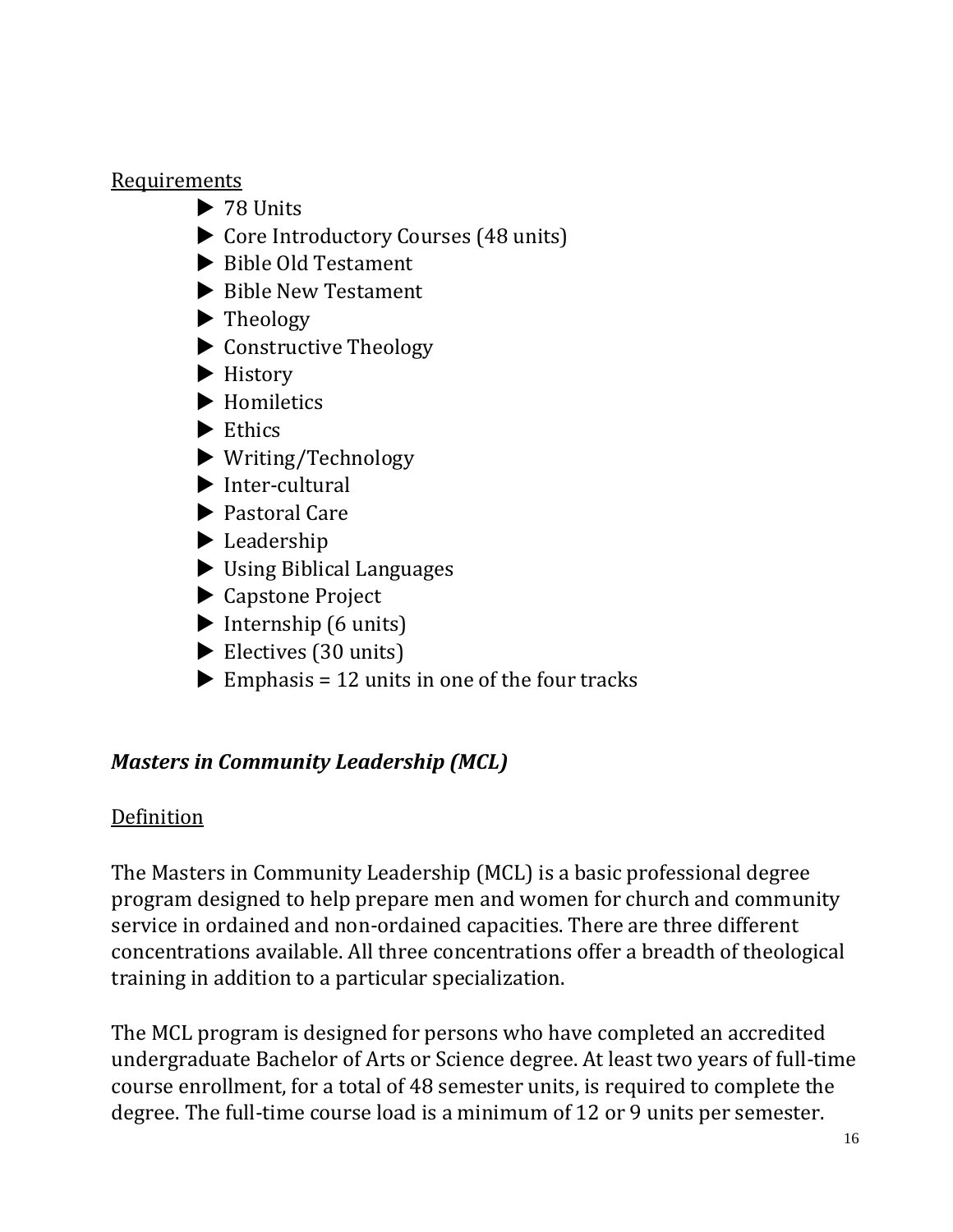Students may enroll on a part-time basis, thereby extending the length of time for completion of the degree to a maximum of four years.

#### *Concentrations*

Worship**:** this concentration provides opportunity for students to receive a theological education with a focus on worship. The program will be of interest to church musicians, ministers of music, pastors of small churches, and lay worship leaders.

Social Ministries**:** this concentration is focused on providing the basic skills needed in creating and maintaining a non-profit organization that seeks to minister to particular social concerns. The MCL Social Ministries curricular electives include: *Non-profit as Prophet; How to Create and Sustain Social Ministries; Morality in Social Life; How to Lead Almost Anything*.

Spirituality and the Workplace**:** this concentration has been created to provide professionals the opportunity to receive a breadth of theological training that will prepare them to work more holistically with their clients or supplement their work as lay leaders in local congregations.

#### **Requirements**

- *48 units*
- *Core Introductory Courses (27 units)*
- *Bible OT*
- *Bible NT*
- *History*
- *Ethics*
- *Theology*
- *Writing/Technology*
- *Inter-cultural*
- *Internship (6 units)*
- *Electives (21 units)*
- *Emphasis = 12 units in one of the four tracks*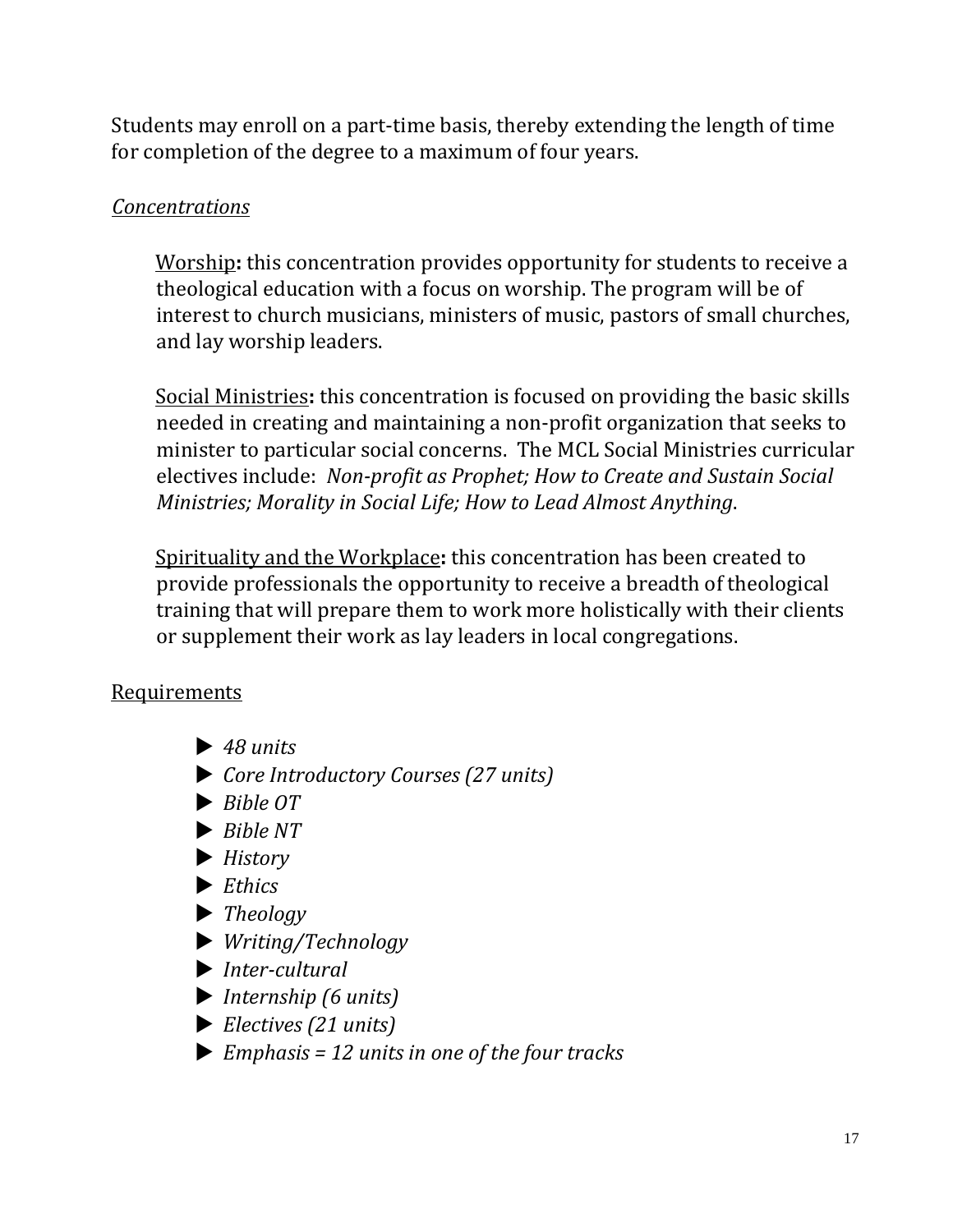### *Master's in Theological Studies (MTS)*

#### Definition

The Master of Theological Studies (MTS) is an 100% online program for graduate students seeking to dive deeply into theological reflection on the academic emphasis of their choosing as they prepare for a type of specialized ministry, community work or for further education. The MTS is typically completed within a minimum of 18-24 months. Students may enroll on a part time basis, thereby extending the length of time for completion of the degree to a maximum of four years.

#### **Requirements**

- $\blacktriangleright$  42 Units
- ▶ Core Course (6 units)
- $\blacktriangleright$  Navigating the Complexities I & II (6 units)
- Electives (36 units)
- Minimum 2 courses outside BST
- Minimum 5 courses inside BST
- $\blacktriangleright$  1 inter-religious course
- $\blacktriangleright$  1 capstone course
- Chosen emphasis: *12 units in one of the four tracks*

#### *Common Master of Arts*

#### Definition

The Common MA is an academic degree offered in cooperation with the member schools and centers of the GTU. The program provides ecumenical and interreligious learning opportunities, and students have access to courses offered throughout the consortium, and many courses at UC Berkeley. The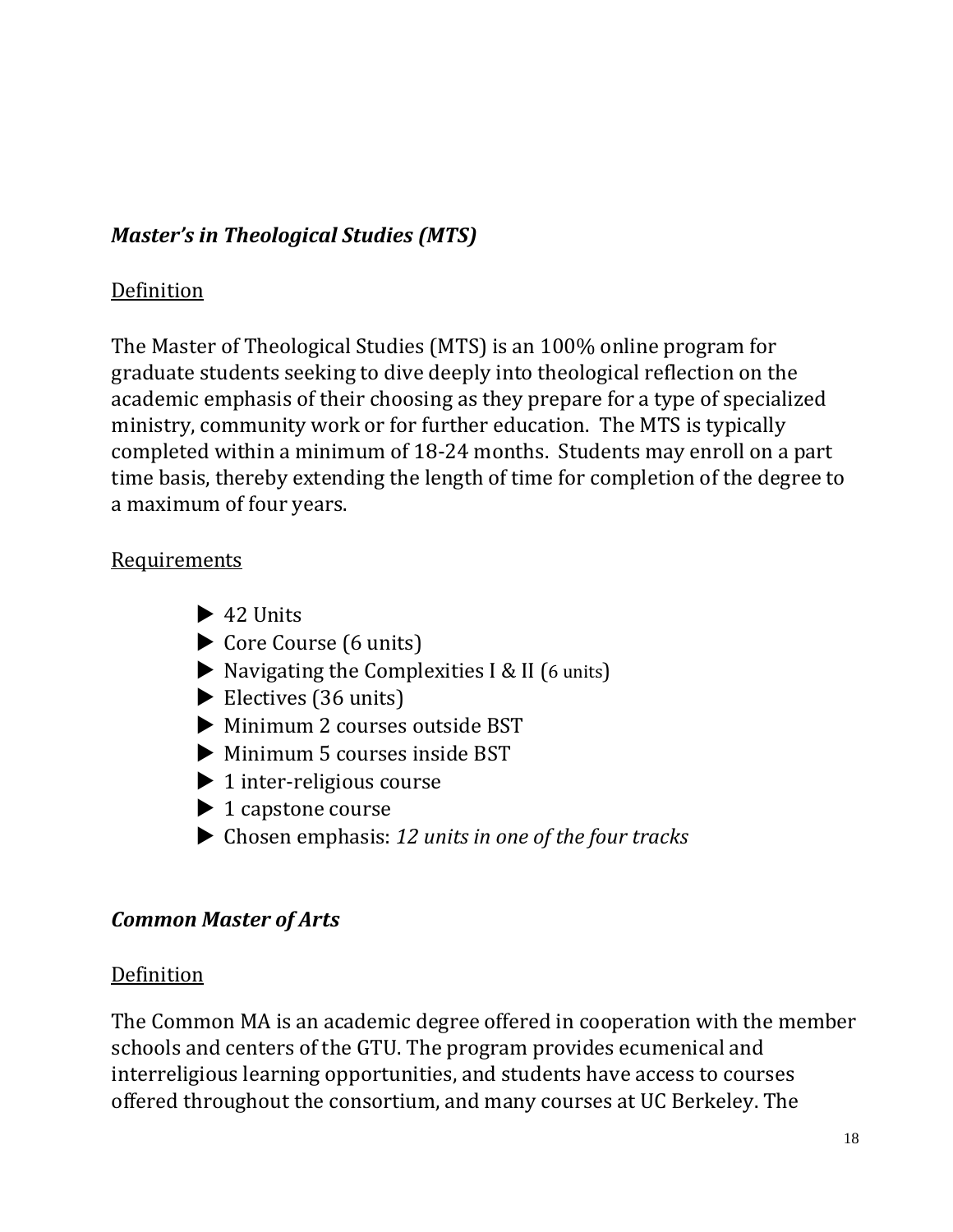purpose of the program is to provide a basic understanding of theological or religious studies for further graduate study or for general academic purposes.

#### **Objectives**

The Common MA is offered in several fields of study related to theology and religion, including specialized offerings in Biblical Languages, Buddhist Studies, Islamic Studies, Jewish Studies, Dharma Studies, and Orthodox Christian Studies.

The MA student is required to affiliate with a member school, or a participating academic center or institute. The primary academic base for the MA is the school of affiliation, chosen according to study interests and/or denominational ties. Students select a specific academic field or Area of Study as the focus of their MA work. At present BST is receiving applications for the MA degree in biblical studies, biblical languages, historical studies, homiletics, liturgical studies, systematic theology, religion and psychology, and interreligious study.

The Common MA is a two-year degree program requiring a total of fourteen 3unit academic courses plus six units of thesis work. All MA students are required to demonstrate proficiency in at least one modern foreign language early in the second year of residence. Non-native speakers of English may, with permission, certify English as their second language. Two courses must be taken outside the student's school of affiliation. The thesis generally flows from the student's chosen concentration and is required to be 75-90 pages in length. Students are required to complete the following courses:

#### **Requirements**

MA applicants should request all application materials and additional information from:

- $\blacktriangleright$  48 Units
- ▶ Core Requirements
- ▶ 1 course in Research Methods
- $\blacktriangleright$  1 course in Interreligious Studies
- ▶ 1 course in Sacred Texts & Their Interpretation
- ▶ 1 course in Historical & Cultural Studies of Religion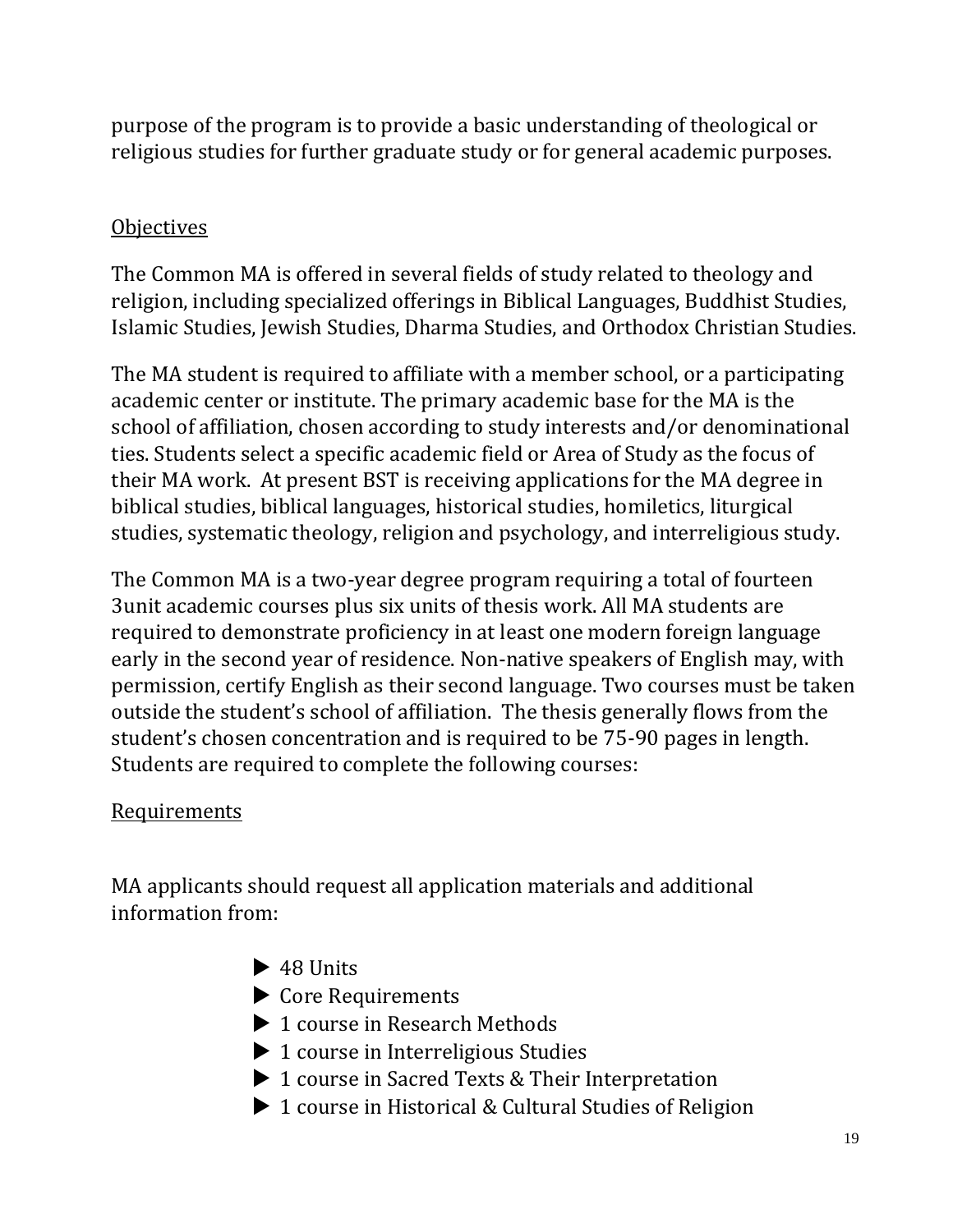- ▶ 1 course in Theology & Ethics
- ▶ 1 course in Religion & Practice
- ▶ 4 courses (at least 2 at 4000 level or above) in chosen concentration
- $\blacktriangleright$  4 elective courses

The GTU Admissions Office 2465 LeConte Avenue, Berkeley, California, 94709 gtuadm@gtu.edu

#### *Concurrent MDiv/MTS, MCL, or MA Degrees*

Students may also opt to do the MDiv and the MTS, MCL or the Common MA degrees concurrently. Students who select this option are allowed to share one year of full-time course work (24 units) in common between the two degrees for a total of 102 units for the MDiv/MCL or MA degrees or 96 units for the MDiv/MTS degrees. This is the equivalent to at least four years of full-time course work (24 to 27 units per year), or a student may enroll on a part-time basis, thereby extending the length of time for completion of the concurrent degrees for a maximum of seven years. As with the concurrent MDiv/MTS, MCL, or MA degree, the particulars for this option must be worked out with the student's faculty advisor.

#### *Doctor of Ministry Degree (DMin)*

#### Definition

The Doctor of Ministry (DMin) degree is an interdisciplinary advanced degree designed to enhance the practice of ministry in urban multicultural settings. The DMin is a flexible non-resident program. Courses are taught in one-week intensives, typically offered in January and June. Additionally, students have access to the rich resources available throughout the academic year at BST and its partner institutions by semester and online.

#### **Objectives**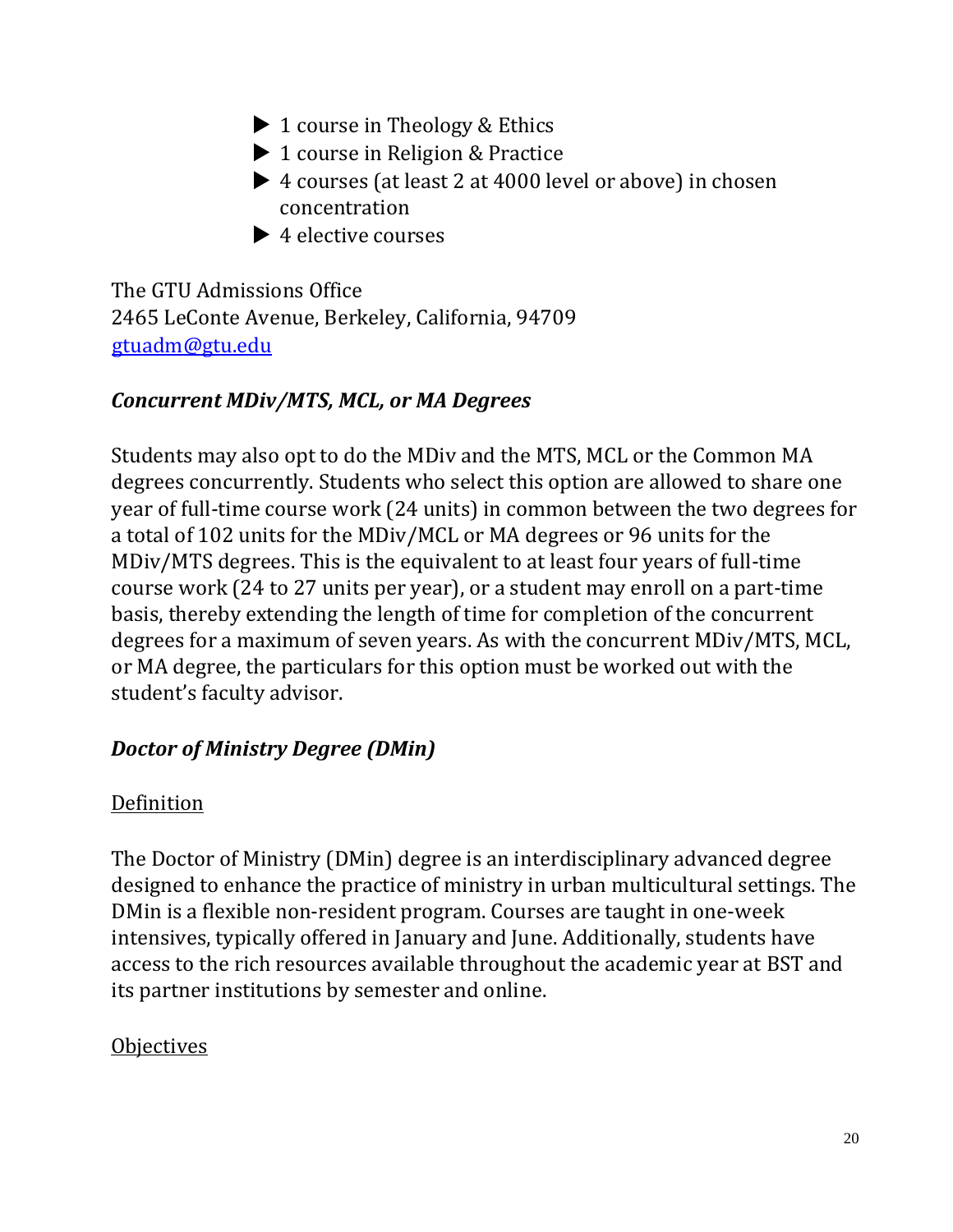BST's DMin program centered in the Bay Area, utilizing the rich resources of the Bay Area, trains pastors and ministers, men and women, for leadership in the church or community ministries of the 21st century who are:

Rooted in Prophetic Preaching Committed to and skilled in Urban Ministry Equipped for Transformational Leadership

#### Requirements

The program requirements consist of the equivalence of two years of course work (eight 3-unit courses) plus the completion of a dissertation. The course and dissertation requirements are outlined below.

- *30 Units*
- *Core Courses (9 units)*
- *Critical Interpretation & Project Development I & II*
- *Leadership in Urban Environments*
- *Electives (15 units)*
- *Emphasis = 12 units in one area*
- *Thesis Writing (6 units)*

Each year a cohort of 10 to 12 students will be recruited. These students may take their course work as hybrids; three to five-day intensives will be held at BST in late January and June/July followed by 14 weeks of online coursework. Or, they may opt to take their core requirements as hybrids and their electives through the Graduate Theological Union (GTU) in semester long courses. This program offers two cohort options: 1) English-speaking cohort and 2) Korean speaking cohort. As of summer 2015 Doctor of Ministry students have become eligible for financial aid.

The program will culminate in the writing of a dissertation. The dissertation committee shall consist of one advisor and one at-large committee member to be selected by the student in consultation with his/her advisor. The dissertation proposal should be submitted by the end of the student's second year of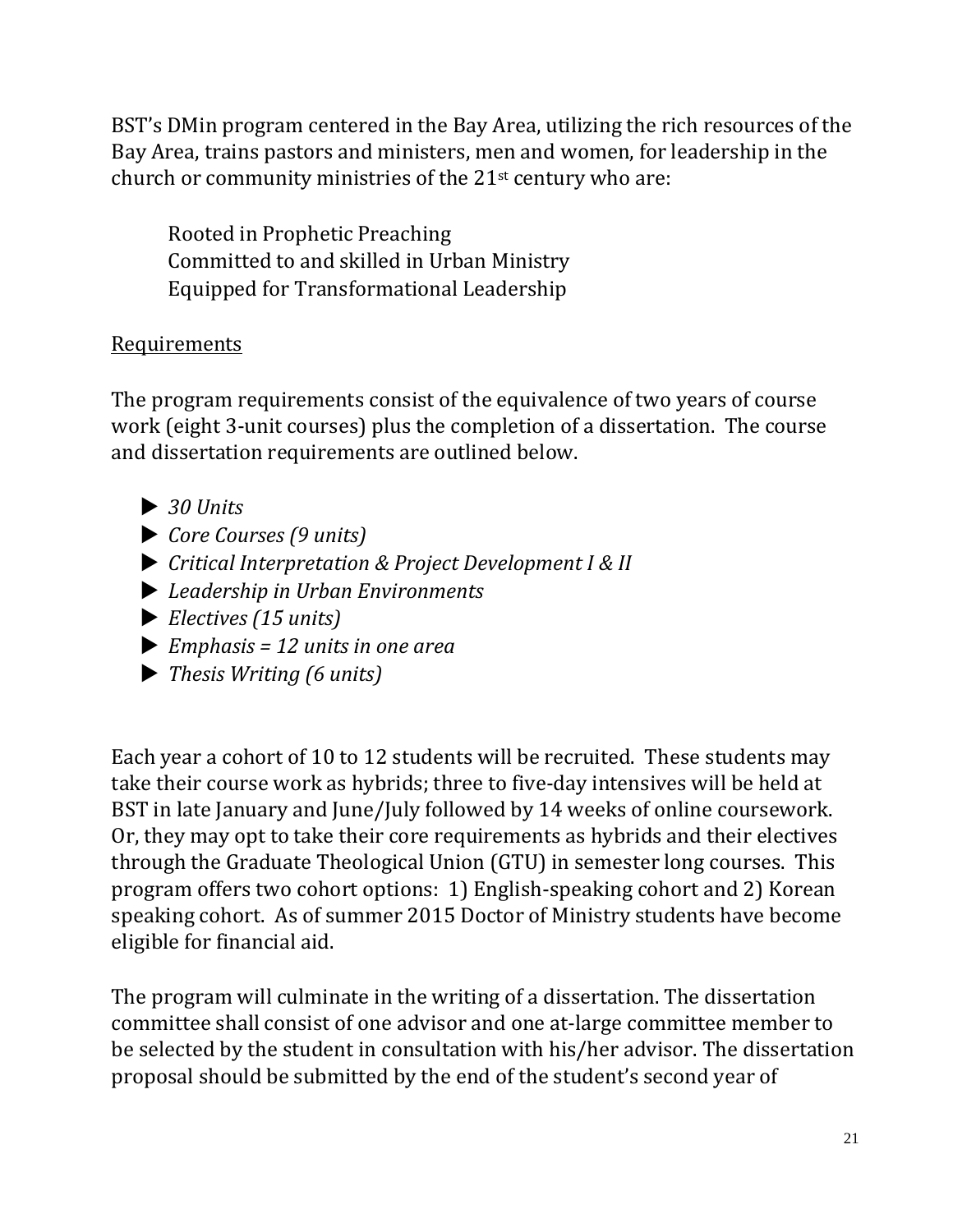matriculation. Normally, the dissertation work will be completed within a period of eighteen months. An oral defense of the dissertation will be required.

The DMin typically requires no less than three years or more than six years for completion.

# **ACADEMIC INFORMATION**

#### *Policies and Procedures*

Printed information is available on the BST webpage and in the Registrar's Office regarding such matters as standards of satisfactory academic progress and course grading, substitution of core course requirements, grievance procedures, etc. This information is published in the *BST Admissions, Registration and Academic Life Policies and Procedures Handbook*, which is available online at [www.BST.edu](http://www.absw.edu/), [o](http://www.absw.edu/)r by requesting a copy from the Registrar.

Berkeley School of Theology informs students of the Family Educational Rights and Privacy Act of 1974, as amended. This Act, with which the institution intends to comply fully, was designed to protect the privacy of education records, to establish the right of students to inspect and review their education records, and to provide guidelines for the correction of inaccurate or misleading data through informal and formal hearings. Students also have the right to file complaints with the Family Policy Compliance Office concerning alleged failures by the institution to comply with the Act.

Local policy explains in detail the procedures to be used by the institution for compliance with the provisions of the Act. Copies of the policy can be found in the Registrar's Office. The policy is also printed in the *BST Admissions, Registration, and Academic Life Policies and Procedures Handbook*.

#### *Faculty Advisors*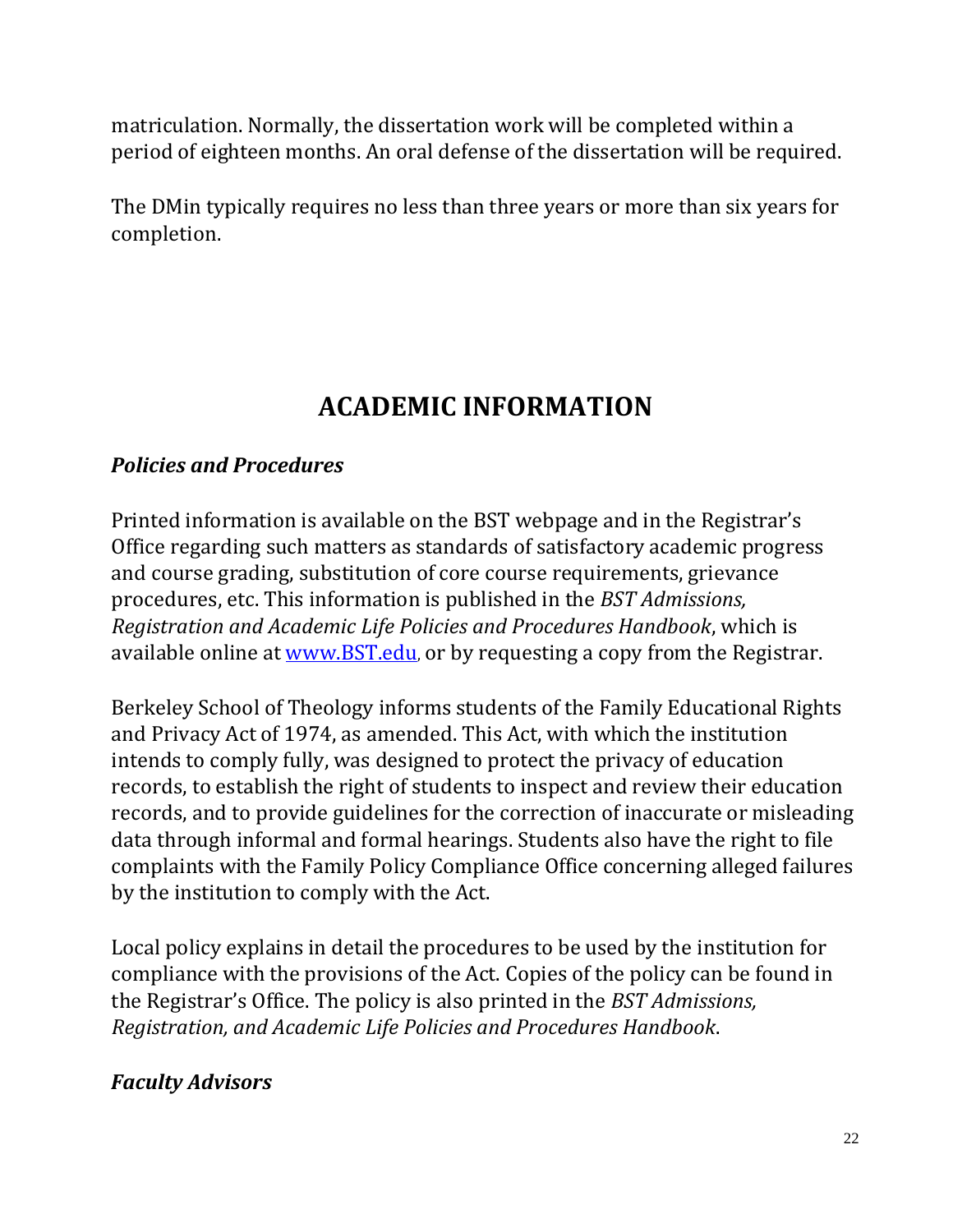Each student who is enrolled in a degree program is assigned a faculty advisor. Faculty advisors assist students in making their way through the curricular requirements, in selecting courses that best fit students' needs and interests, and in clarifying academic policies and procedures. Regularly scheduled appointments are made by students with faculty advisors at designated times during orientation week just preceding the start of the fall semester, and again near the end of fall semester. Students are required to consult with their faculty advisor each semester before registering for courses. Other appointments, at mutually agreed upon times, may take place throughout the academic year.

# **ADMISSIONS**

While BST has a formal relationship with the American Baptist Churches USA, the seminary encourages applicants from other Christian denominations and traditions. It is the policy of BST not to discriminate on the basis of sex, age, race, color, physical disability, sexual orientation, and/or national and ethnic origin in its educational programs, student activities, employment or admission policies, in the administration of its grant and loan programs, or in any other schooladministered programs. This policy complies with requirements of the Internal Revenue Service Procedure 321-1, Title VI of the Civil Rights Act, and Title IX of the 1972 Educational Amendments as amended and enforced by the Department of Health & Human Services.

For application materials, please email, call, or write to the BST Admissions Office:

Email: admissions@BST.edu; Telephone: 510.841.1905 x229

BST Admissions Office 2606 Dwight Way Berkeley, CA 94704 USA

# *MDiv/MCL Admissions Process*

Admissions Requirements

*MDiv, MCL, applicants* should possess an accredited BA or BS degree and have a cumulative grade point average (GPA) of 2.5 or higher (on a 4 point scale).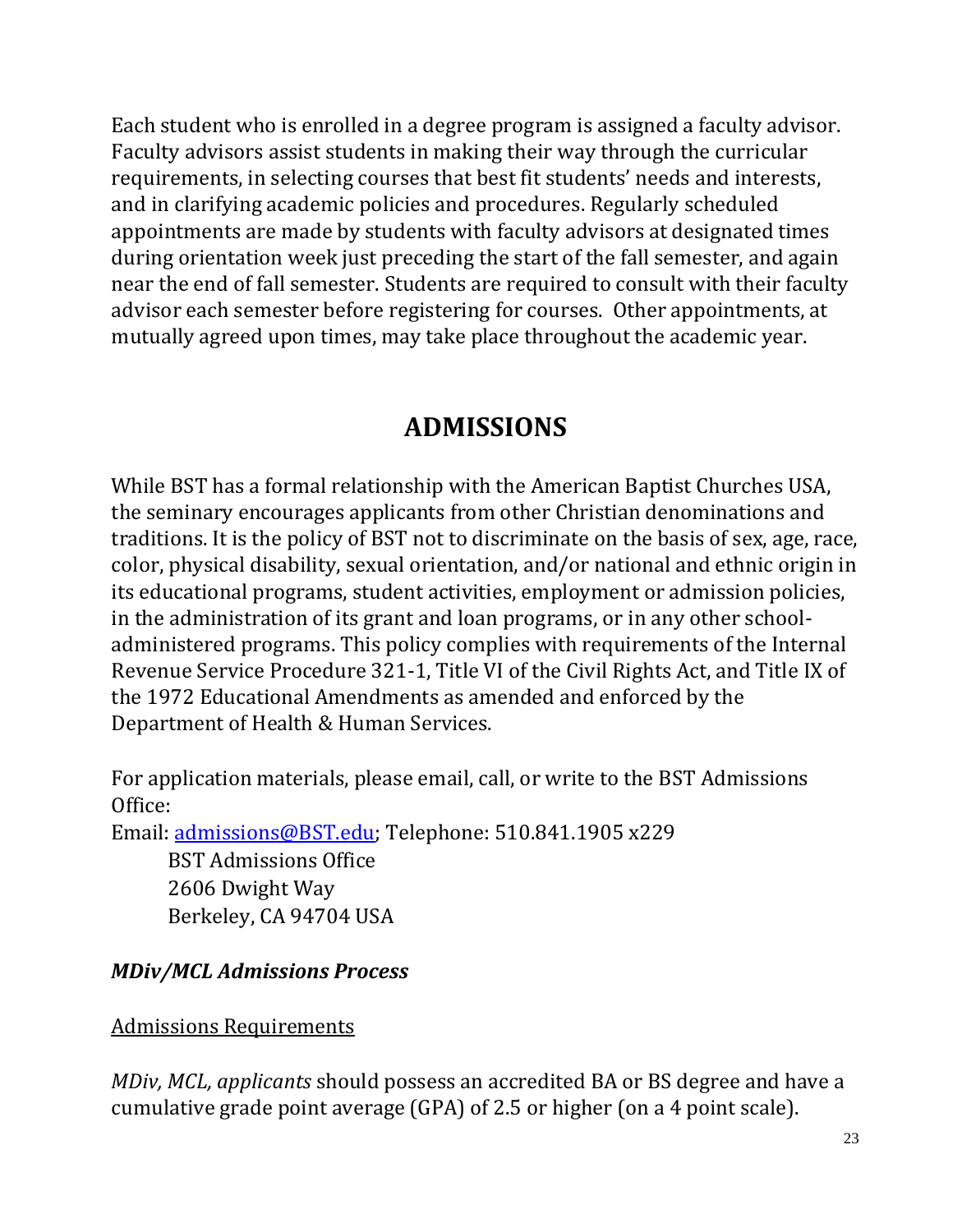Students admitted to an BST degree program, whose undergraduate GPA is below the normal requirement of 2.5 (on a 4 point scale) or its equivalent, may be placed on academic probation during their first year of course work until they have completed at least six courses (or 18 units) with a GPA of not less than 2.5. Students in other academic circumstances should contact the Admissions Office to learn whether exceptions can be made.

The application process for the MDiv, MCL & MTS degree programs includes the submission of:

- 1. Completed application form
- 2. Non–refundable \$40 application fee
- 3. Autobiographical statement (questions are provided in application form) 4. References from two college professors\*
- 5. Reference from pastor
- 6. Official transcripts of all academic work beyond high school

International Students additionally submit:

7. I-20 Request Form & Certificate of Finances

\* Applicants who have been out of college or graduate school for over five years may instead request references from two business or professional persons.

#### Background Check Policy

BST partners with churches and local agencies to provide a thorough educational setting that is both theoretical and practical. For the sake of our mission and the larger mission of the Church, BST is committed to strengthening congregations and agencies in becoming safe places and being a safe place itself for all students, staff, faculty, and associated individuals. In order to best fulfill these commitments, each applicant shall be required to submit a signed release form authorizing BST and any third party selected by BST to perform a background check. Admittance to a degree program will be conditional until such background check is completed and cleared.

# Application Deadlines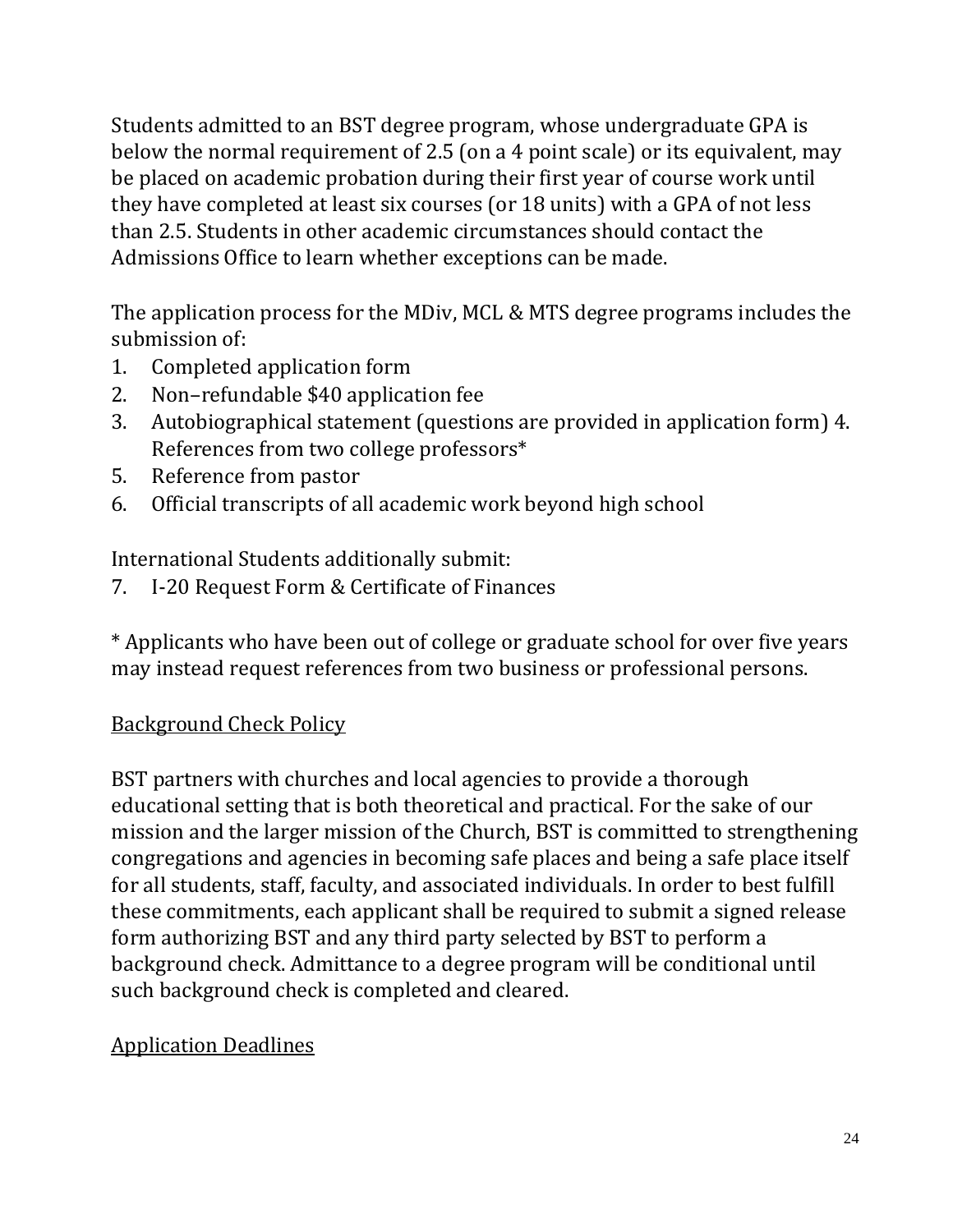Completed applications will be considered at any time prior to four weeks before the start of a semester.

Please note that if you are applying for financial aid, the priority deadline is **April 15th** before Fall semester starts. Any request made after this date will be considered based on availability.

Applications are valid for 2 years before enrollment. All documents submitted become the property of BST and are subject to the rules of confidentiality and privacy outlined in the Buckley amendment passed by the U.S. Congress in 1987.

#### *MTS Admissions Process*

The Admissions Process for the MTS degree is similar to that of the MDiv and MCL degrees (described above) with the exception that it does not require a background check.

#### *Common MA Admissions Process*

The admission process for the Common MA degree offered jointly with the GTU is processed by the GTU Admissions office. GTU Common MA Applicants: Prospective students are encouraged to submit their applications by the priority deadlines listed below in order to receive consideration for institutional grants. Though applications received after the priority deadline will be considered for admission, financial aid offerings may be limited after the priority deadline. When applying, you will be asked to choose your seminary of affiliation. Please contact the BST Office of Admissions to determine if BST is a good fit for you.

Application materials can be requested from the GTU Admissions Office: Email: gtuadm@gtu.edu; Telephone: 510.649.2460 or 800.826.4488

The GTU Admissions Office 2465 LeConte Avenue, Berkeley, California, 94709

#### *Doctor of Ministry Admissions Process*

Admissions Requirements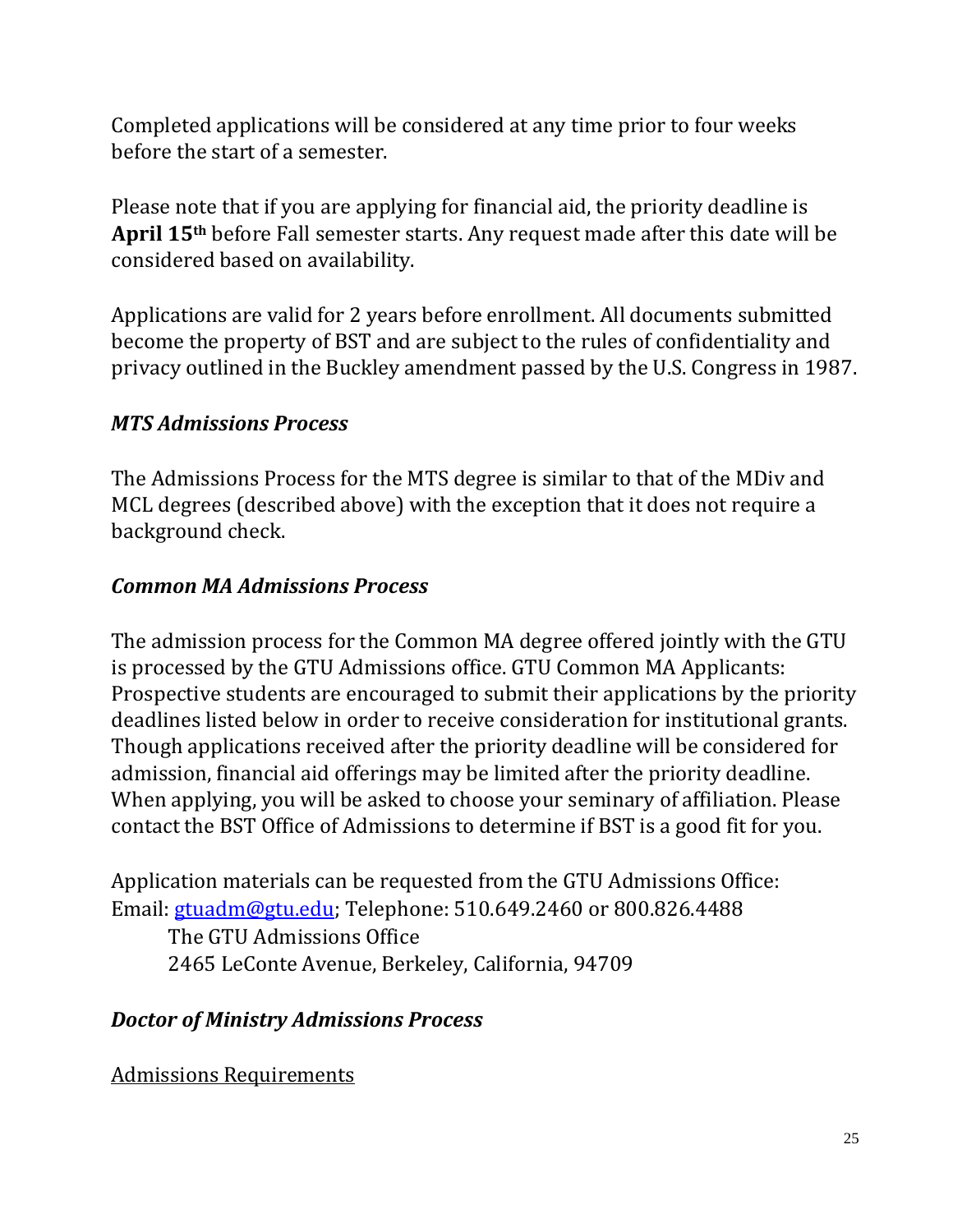*DMin applicants* should possess an earned accredited Master of Divinity degree or equivalent with a cumulative grade point average (GPA) of 3.0 or higher (on a 4-point scale). Exceptions may be made for students in other academic circumstances, which will be determined during the admissions process. Applicants should also have a minimum of three years of ministry experience and present engagement in ministry, and must submit a completed application as follows:

- 1. Completed application form
- 2. Non–refundable \$40 application fee
- 3. Autobiographical statement (questions are provided in application form)
- 4. Two academic references\*
- 5. One ordained church official reference (pastor, denominational leader, etc.)
- 6. Official transcripts of all academic work beyond high school

International Students additionally submit:

- 7. I-20 Request Form & Certification of Finances
- 8. Application fee of \$80.00

\* Applicants who have been out of the college or graduate school for over five years may instead request references from two business or professional persons.

Application Priority Deadlines

January Cohort: November 1 June/July Cohort: April 15

Prospective students are encouraged to submit their applications by the priority deadlines listed above in order to receive consideration for institutional grants. Though applications received after the priority deadline will be considered for admission, financial aid offerings may be limited after the priority deadline.

Applications are valid for 1 to 2 years before enrollment. All documents submitted become the property of BST and are subject to the rules of confidentiality and privacy outlined in the Buckley amendment passed by the U.S. Congress in l987.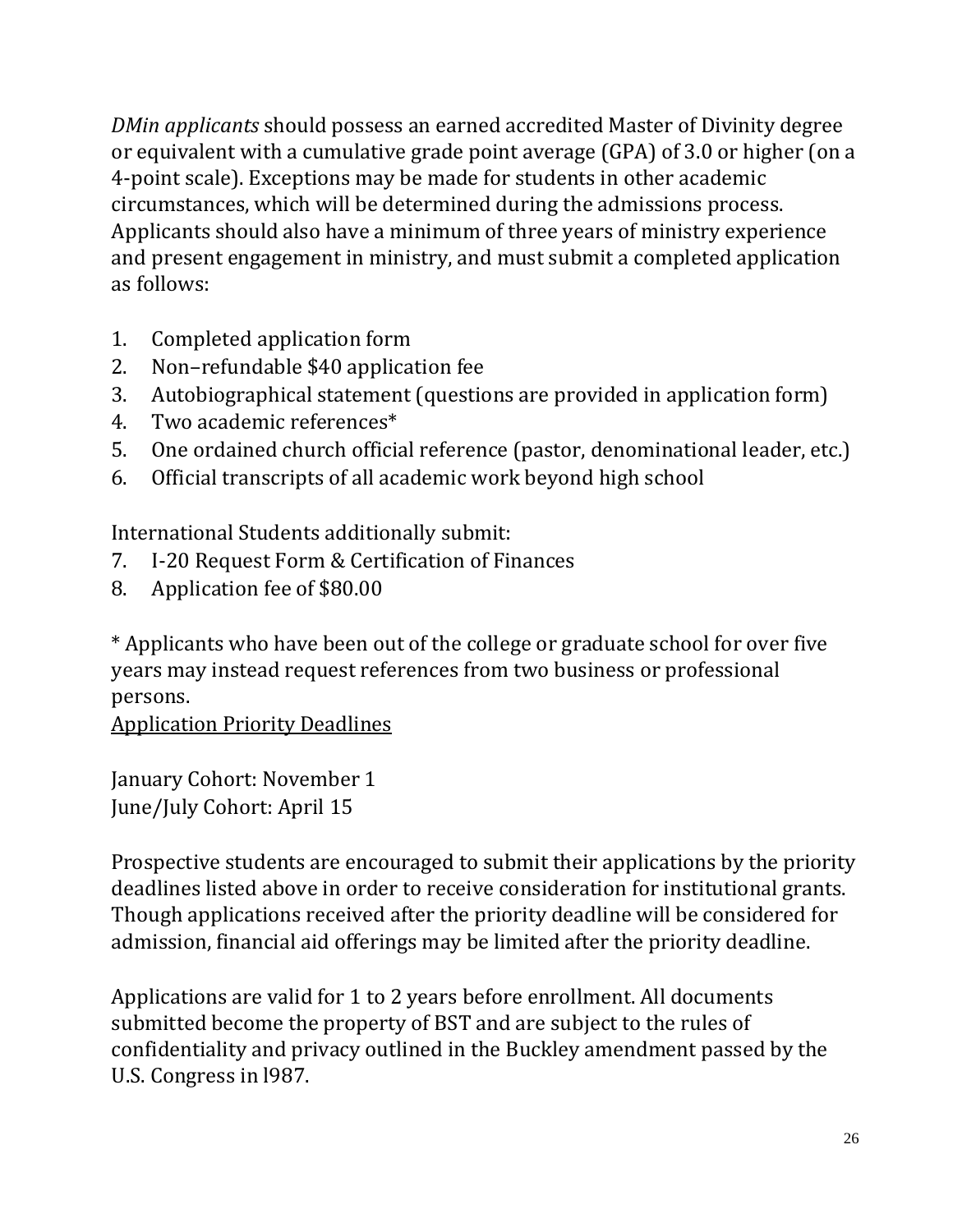### *Transfer Students*

Students from accredited theological schools who wish to become candidates for the MDiv, MCL or MTS degrees with advanced standing must meet the regular admission requirements. No grade less than B– may be transferred for credit. To receive an MDiv or MCL degree, a minimum of 28 units of work must be completed at BST.

For information on MA transfer credit, refer to the GTU MA Program Handbook available on the [GTU website](http://www.gtu.edu/sites/default/files/docs/academics/MA-Handbook-2012-13.pdf) or by contacting the GTU admissions office: gtuadm@gtu.edu; Telephone: 510.649.2460 or 800.826.4488

#### *Unclassified Students*

There are two categories of unclassified students:

- a. Persons whose application for admission to an BST degree program is pending, having not been completed prior to the deadline for a semester's registration.
- b. Persons not enrolled in an BST degree program who are taking courses for audit or for credit under special circumstances, such as continuing education (non-CEU) or enrollment in a degree program from another school outside of GTU.

#### *Continuing Education Units (CEUs)*

The dean and faculty of BST determine which classes will be offered for CEU credit each year and the amount of credit to be given. Special rules apply. Contact the Registrar.

#### *International Students*

Applications from citizens of other countries are encouraged; however, prospective international students should be aware that extremely limited opportunities for employment and financial assistance are available to them and should thus arrange for financial support from their denominations or others in their home country and in the USA.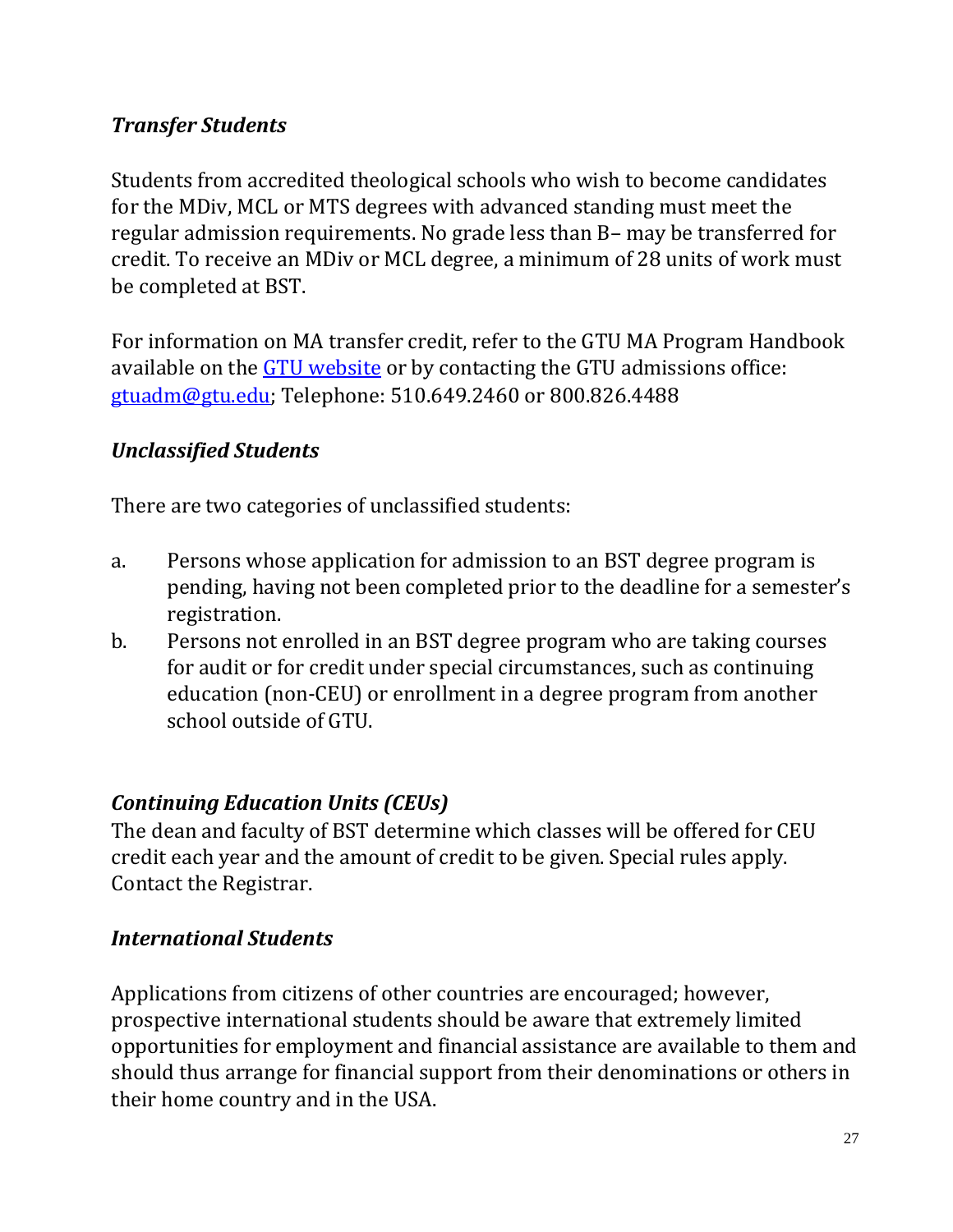In addition to the regular admission requirements, international students who are not native speakers of English will be required to submit a minimum score of 550 written, 213 computer-based, or 79 internet-based on the TOEFL (Test of English as a Foreign Language).

International students seeking admission must submit all necessary materials for the school to issue an I-20 form. This includes a Certification of Finances form, other pertinent financial information, and dependent information (if applicable). After receiving an I-20 form, students are responsible for obtaining their own student visas to enter the United States and for compliance with all pertinent requirements of the US Immigration and Naturalization Service.

### *Students Eligible for VA Benefits*

The BST Registrar is the certifying official for Veterans Benefits. Students with previous graduate level coursework/training in the program to be pursued will be evaluated upon enrollment and given appropriate credit. Evaluation will be based upon review of official academic transcripts. Credit allowed will be recorded in enrollment records, and the length of the program shortened proportionately. In addition, the student and the Department of Veterans Affairs shall be notified. (Note: all prior graduate level coursework and training not used to satisfy another degree will be evaluated.) Upon completion of the course of study a degree will be conferred. Students must maintain satisfactory academic progress as described in the *Admissions, Registration, and Academic Life Policies and Procedures Handbook.* 

# **HOUSING**

BST has campus housing in the form of 1, 2, and 3-bedroom apartments. Apartments are located on campus within walking distance of the local shopping district, University of California, GTU schools, and public transit. BST housing units are managed by an independent company; students who wish to live in housing must contact the management company directly. BST students can also inquire about student housing at sister GTU schools. All contact persons are listed on our website at [http://BST.edu/section/view/housing.](http://absw.edu/section/view/housing)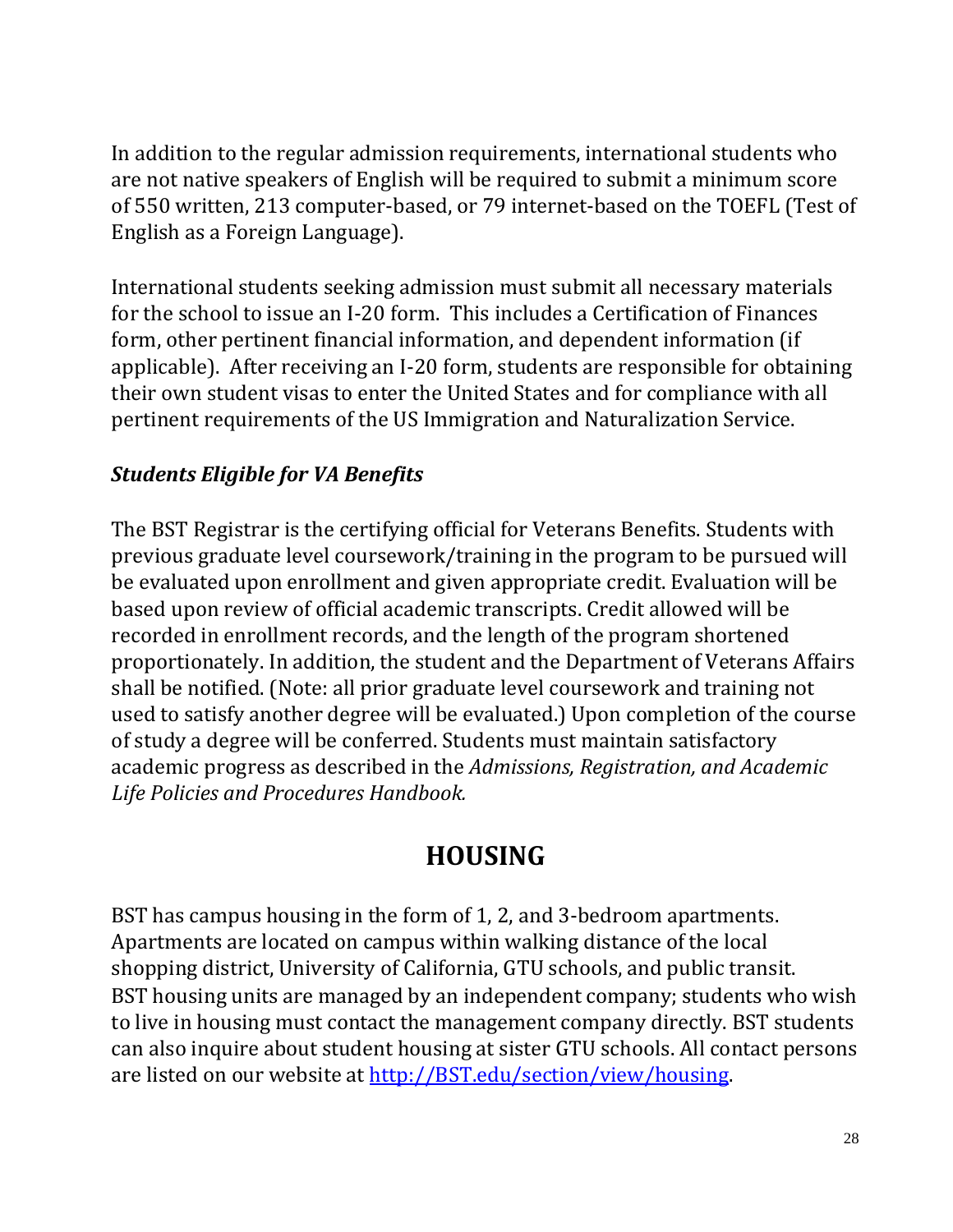# **TUITION AND FEES (2019-2020)**

Tuition is set annually by the Board of Trustees of the Berkeley School of Theology. While the trustees are committed to keeping tuition affordable, students should plan for annual increases in tuition and fees.

The following tuition and fee schedule apply to the 2019-2020 academic year.

### *Master of Divinity/Masters in Community Leadership/Masters in Theological Studies*

- Tuition for full time MDiv students is \$18,746 (based on 26 units for the academic year)
- Tuition for full time MCL or Certificate students is \$17,304 (based on 24 units for year)
- Cost per unit is \$721.00 *Fees (in addition to*

#### *tuition)*

| <b>Student Fees</b>                            | <b>Per Semester</b>                                                                                                   |
|------------------------------------------------|-----------------------------------------------------------------------------------------------------------------------|
| <b>Student Association Fee</b>                 | \$15                                                                                                                  |
| <b>Education Fees</b>                          | \$250                                                                                                                 |
| <b>Application Fee</b>                         | \$40 - Domestic—paid once during<br>admissions process<br>\$80 - International—paid once during<br>admissions process |
| <b>Internship Assessment Fee</b><br>(MDiv/MCL) | \$65 – paid in first semester                                                                                         |
| <b>Graduation Fee</b>                          | \$200 - paid in last semester                                                                                         |

*Master of Arts (BST/GTU) (tuition rates are for 2019-2020)* 

For additional MA fees see Graduate Theological Union catalog or GTU website at [www.gtu.edu](http://www.gtu.edu/)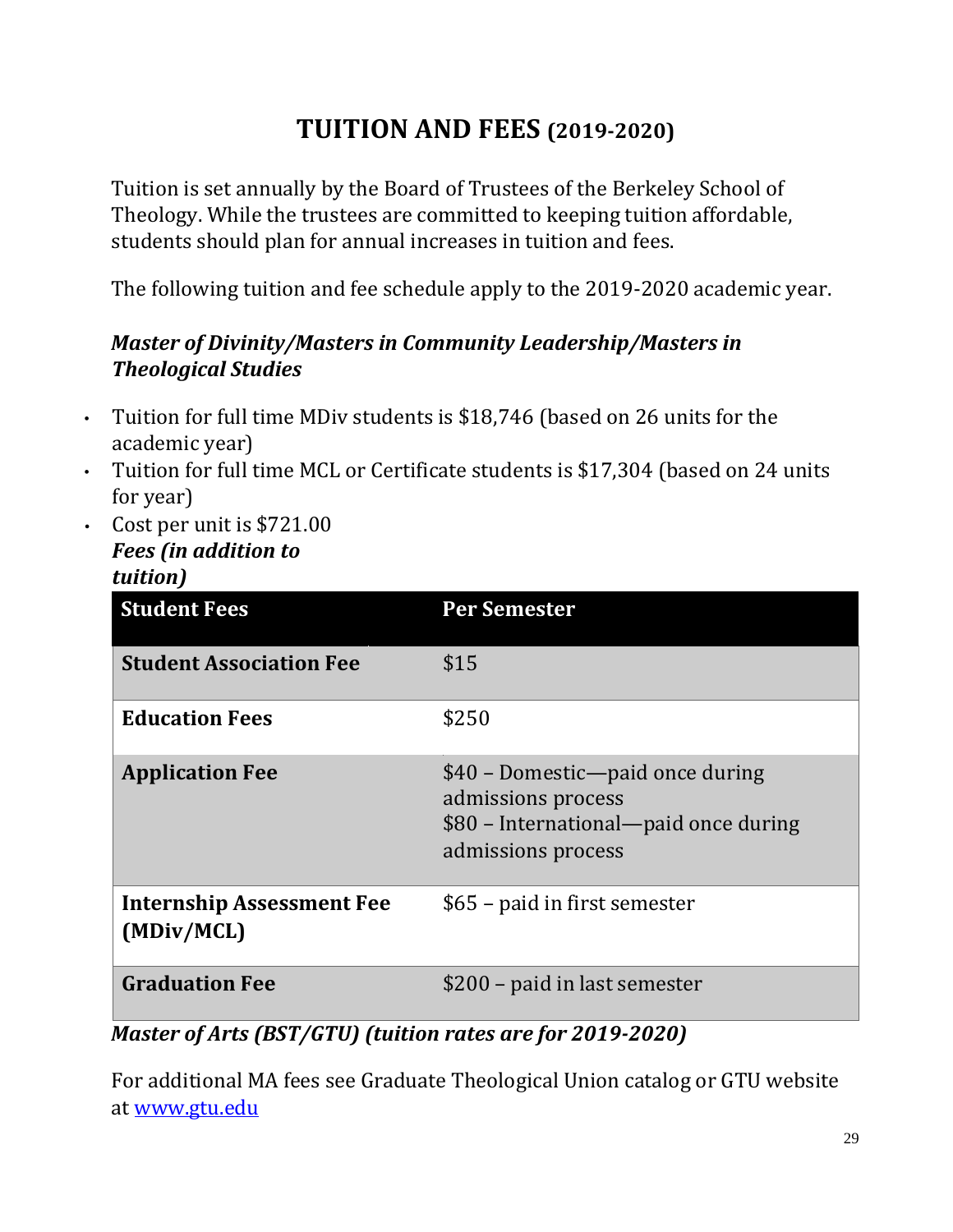| <b>Category</b>                                         | Fee                 |
|---------------------------------------------------------|---------------------|
|                                                         |                     |
| <b>GTU Common MA (first</b><br>two years)               | \$780 per credit    |
| <b>MA continuing relations</b><br>fee (after two years) | \$4665 per semester |

#### *BST Doctor of Ministry*

- DMin degree is a total of thirty (30) units
- For the 2019-2020 academic year, 4 three (3) unit DMin courses is \$1800. Cost per unit is \$600.

#### *Fees (in addition to tuition)*

| Category                                  | Fee                                                                                                                                         |
|-------------------------------------------|---------------------------------------------------------------------------------------------------------------------------------------------|
| <b>Education Fee</b>                      | \$150 - Paid per term                                                                                                                       |
| <b>Continuing Fee (after</b><br>30 units) | \$750 – per January and June term                                                                                                           |
| <b>Graduation Fee</b>                     | \$200 – Paid in last semester                                                                                                               |
| <b>Dissertation Binding</b><br>Fee        | See<br>http://gtu.edu/library/students/thesisdissertation-<br>approval - paid after successful dissertation<br>defense (minimum two copies) |

### *Auditor Fee/Continuing Education Units (CEUs)*

| <b>Category</b>      | Fee   |
|----------------------|-------|
| Cost per course unit | \$150 |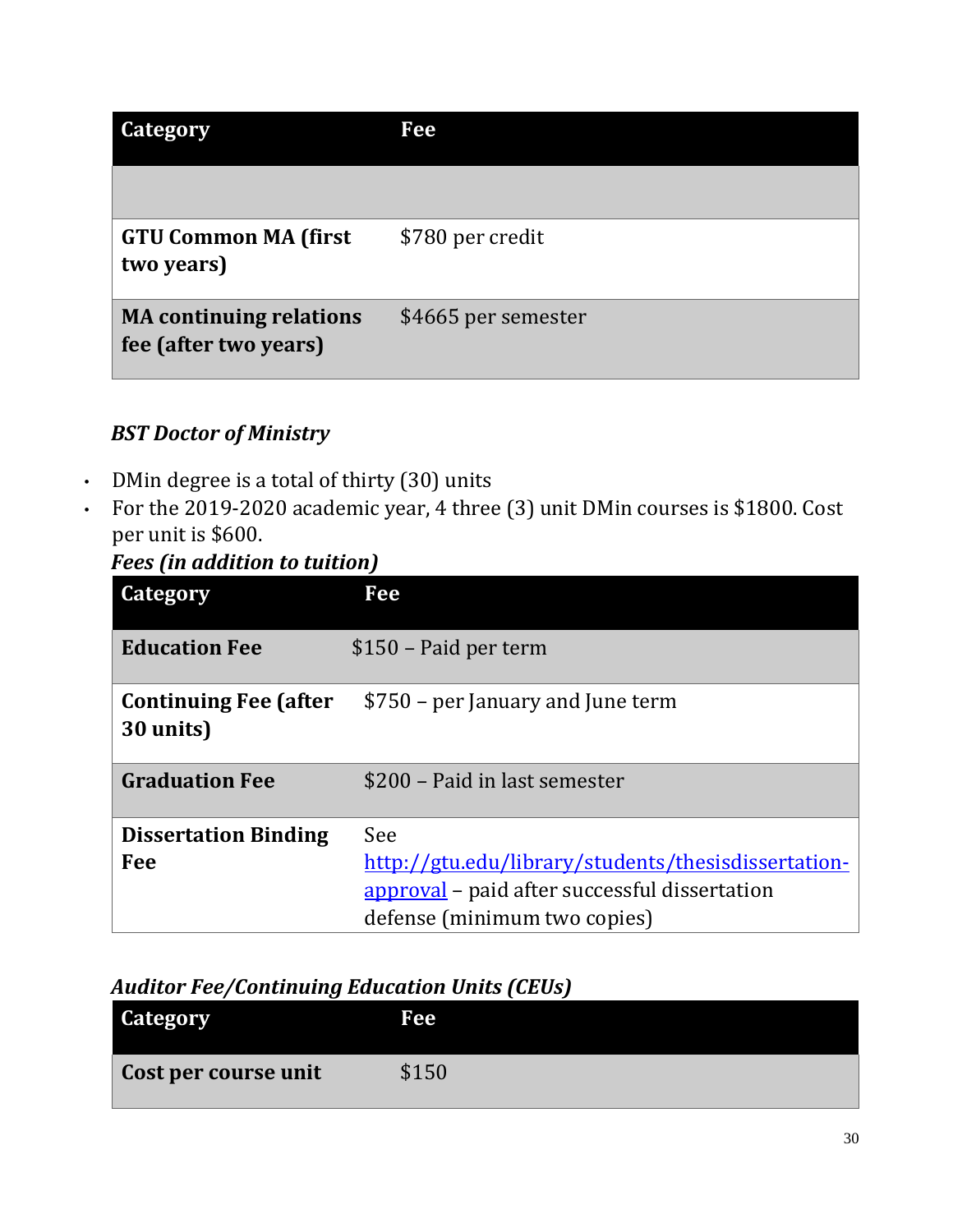| 1.5 Unit Course | \$225 |
|-----------------|-------|
| 3.0 Unit Course | \$450 |

### *Other Financial Considerations*

All bills are due and payable at time of enrollment. All financial obligations must be met or arranged for prior to enrollment in the next semester. Grades are issued, degrees conferred, and transcripts issued only after all accounts are settled. BST accepts e-check, check, money orders, and cash or credit card payments. Master level degree students must enroll in minimally six units per semester to be eligible to apply for financial aid.

# **HEALTH INSURANCE**

If you are enrolled for nine (9) or more credits in any one semester, you must provide proof of health insurance.

# **FINANCIAL AID**

Berkeley School of Theology is committed to providing theological education to all students at the most reasonable cost possible. Sources of financial assistance to students include BST tuition scholarships, denominational grants, Government Guaranteed Student Loans, and on-campus work study jobs. BST also participates in the VA Yellow Ribbon Program. Domestic Students who want to apply for financial aid must complete the FASFA (Free Application for Federal Student Aid). The FASFA form may be submitted online by going to [www.fafsa.ed.gov.](http://www.fafsa.ed.gov/) BST school code is G01120.

#### *Fall and Spring Terms Applications*:

Students who apply for financial aid after April 15 will be awarded on a first come basis and as funds are available. Priority is given to new students who are enrolling for the first time in the seminary.

To be eligible for financial aid students must be enrolled at least half time, be in good standing and maintain a GPA of 2.5 or higher (master's level) or 3.0 or higher (doctoral level). Students placed on probation will be denied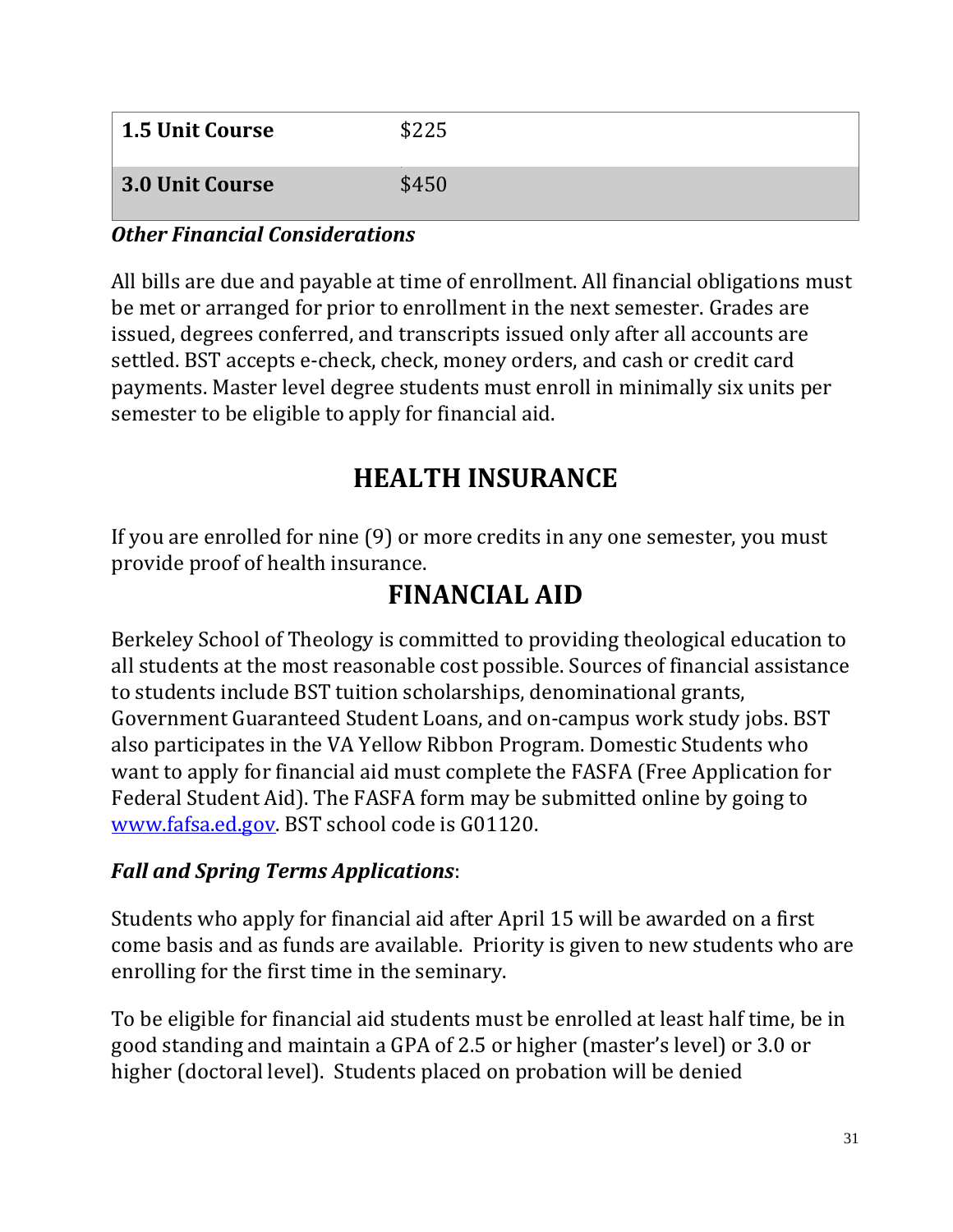Government Guaranteed Student Loans until the probation has been removed. Students should refer to the *Berkeley School of Theology Financial Aid Handbook* for additional information regarding Financial Aid policies.

# *Summer Financial Aid:*

Summer period is considered the trailer to the academic year. An application for summer aid does not constitute an-application for financial aid for the academic year starting in September. To apply for financial aid for fall (September - December), you must complete the appropriate Free Application for Federal Student Aid (FAFSA) and the Domestic or International Student Financial Aid Application. Visit http:/[/](http://www.absw.edu/wp-content/uploads/2016/07/Financial-Aid-Handbk-July.2016.pdf)

[http://www.BST.edu/wpcontent/uploads/2016/07/Financial-Aid-Handbk-](http://www.absw.edu/wp-content/uploads/2016/07/Financial-Aid-Handbk-July.2016.pdf)[July.2016.pdf](http://www.absw.edu/wp-content/uploads/2016/07/Financial-Aid-Handbk-July.2016.pdf) [f](http://www.absw.edu/wp-content/uploads/2016/07/Financial-Aid-Handbk-July.2016.pdf)or more information.

For eligibility for BST Summer aid, the following conditions apply:

The student must be enrolled in the MDiv, MCL, MTS, or DMin programs. For Common MA students: up to two (2) three (3.0) unit academic intersession or summer session courses may be counted toward the MA Program course requirements with approval of your advisor or the dean.

For Federal Direct Loans, you must be enrolled at least half-time (6.0 credits for BST MDiv, MCL and MTS degree student, 3.0 credits for the DMin students, and 6.0 for Common MA students) over the course of the summer session and you must complete a Summer Aid Application.

For BST Scholarship Aid you must be enrolled in at least one BST Summer Session course. There is no minimum enrollment requirement for scholarship aid eligibility.

# *International Applicants*

Complete and return the International Student Financial Aid Application along with bank statements for the past three months and a copy of your US tax return if applicable on or before April 15. The application can be saved, completed electronically and emailed as an attachment to admissions@BST.edu.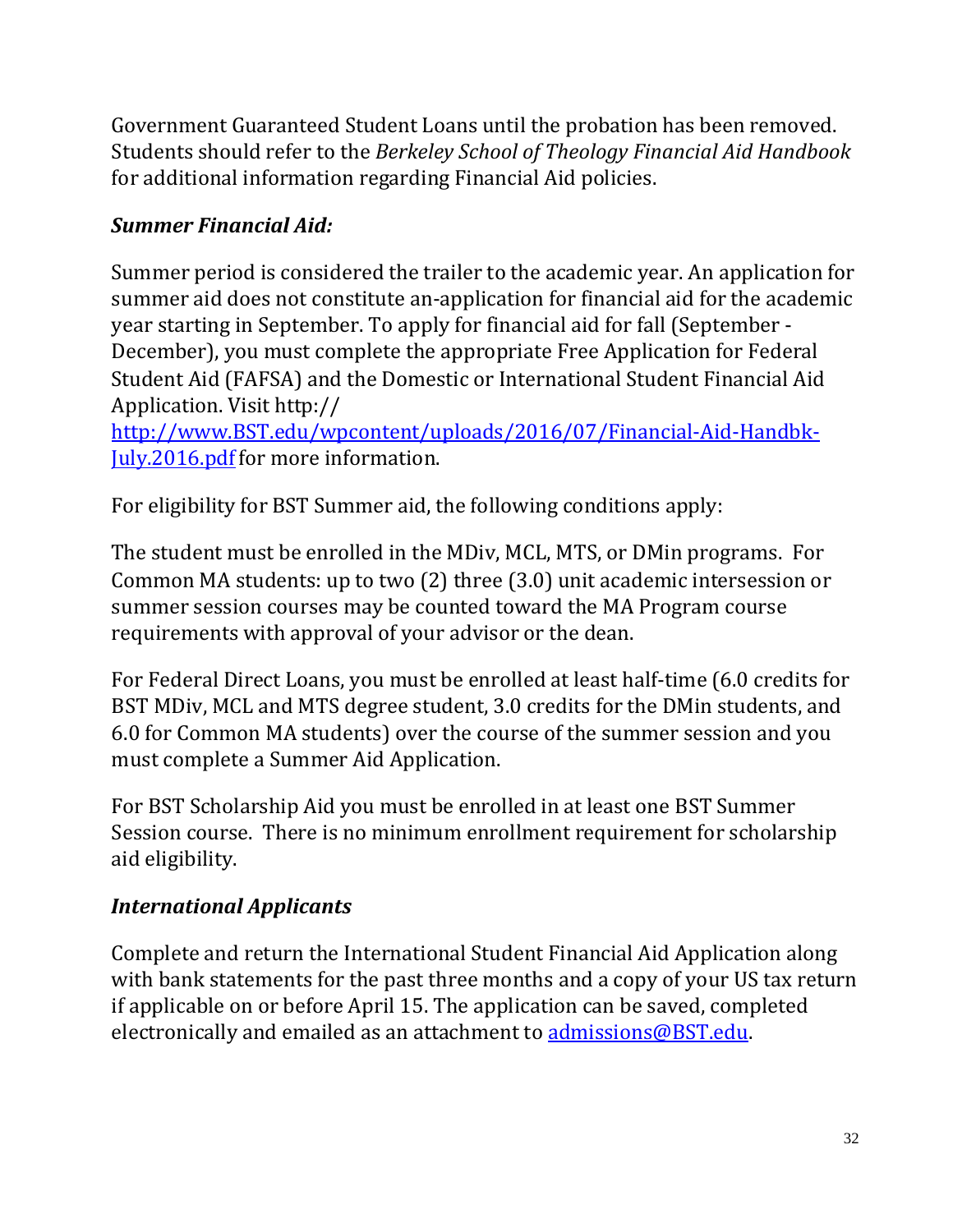### *Satisfactory Academic Progress*

Students must be in good standing and maintain a GPA of 2.5 to receive financial assistance. Students who are placed on probation will be denied Government Guaranteed Student Loans until the probation has been removed. Students should refer to the *Berkeley School of Theology Admissions, Registration, and Academic Life Policies and Procedures Handbook* for additional information regarding Financial Aid policies.

# *BST Scholarships/Grants*

Based on demonstrable financial need, Master's degree students are eligible to receive up to 45% of their tuition as financial aid when taking six (6) or more units per semester. Doctor of Ministry degree students are eligible to receive up to 45% of their tuition as financial aid when taking three (3) or more units per semester. Students are required to apply for Financial Aid through the BST Financial Aid Office. Courses taken by auditors and Unclassified students do not qualify for financial aid.

#### *Seminarian Support Program*

In addition to tuition aid grants, by working through the American Baptist Home Missions Societies in Valley Forge, PA, Berkeley School of Theology students who have been members of an American Baptist church for a minimum of one year have the opportunity to make their own requests for direct scholarship aid from any member congregation or ABC organization.

The American Baptist Home Mission Societies can match funds raised by students on a dollar for dollar basis up to \$1000 per student per year (which would provide a potential total of \$2,000 per student in addition to the usual BST tuition grant). The exact amount can vary from year to year, based on the number of students who apply for SSP monies. Continuing ABC students who are carrying 9 to 12 units for the MDiv degree are eligible for these matching funds. New students beginning the MDiv program have an August 1 deadline for fall semester and a January 1 deadline for spring semester. Payments are sent directly to the seminaries to be credited to each student's account.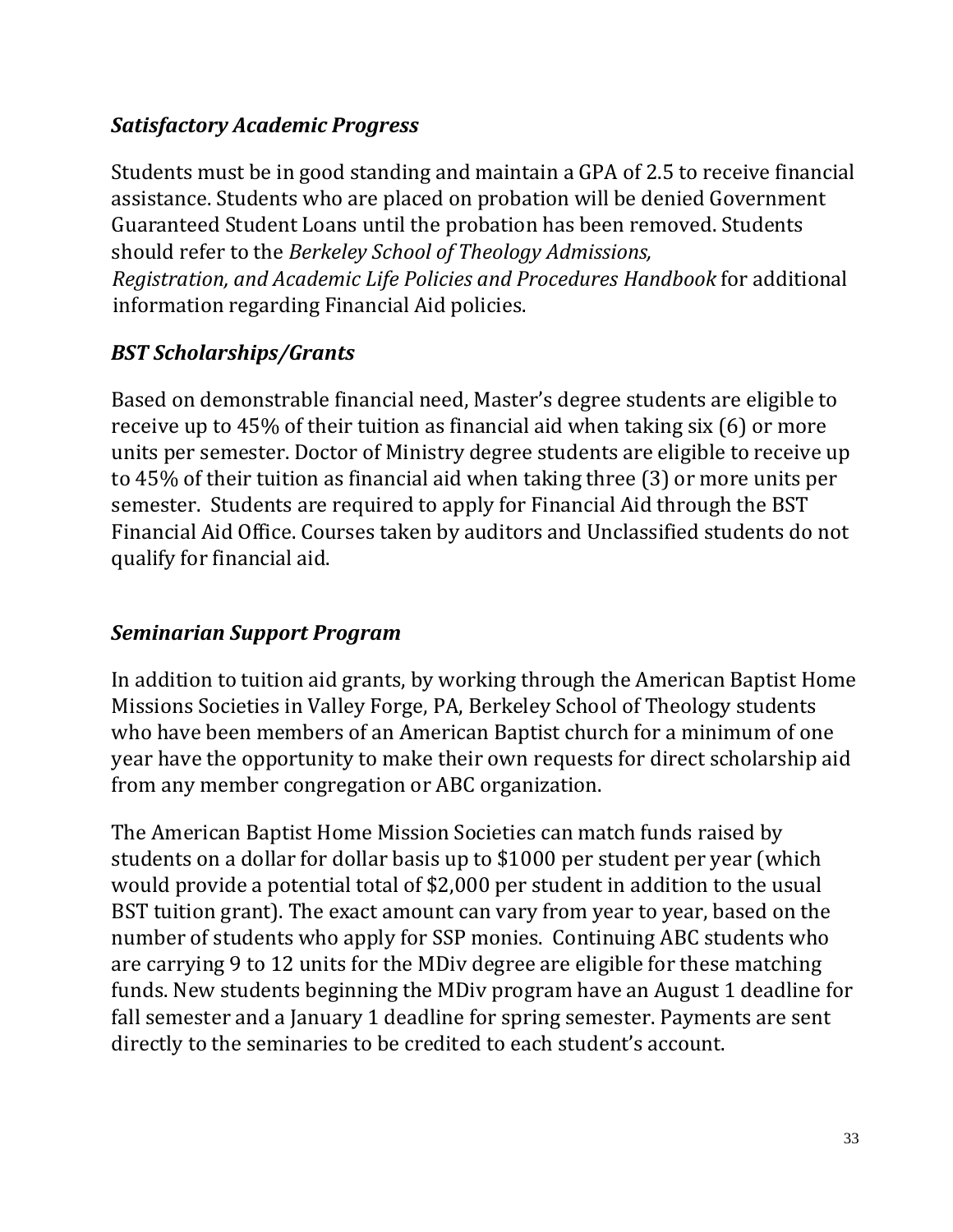### *On Campus Work Study Jobs*

Work-study jobs are another source of financial aid, and a limited number of positions are available on campus. For information regarding work-study positions, please contact the BST Business Office.

#### *VA Yellow Ribbon Program*

The Berkeley School of Theology will participate in the VA Yellow Ribbon Program during the 2019-2020 Academic Year. The seminary has agreed to provide a tuition scholarship of 3 qualifying veterans during the 20192020 Academic Year.

Students will be considered to receive the Yellow Ribbon Award on a first come first serve basis. Students who are eligible for the Yellow Ribbon program must submit a copy of their Certificate of Eligibility (COE) to the Office of the Vice President. The priority deadline is August 1. Students will receive notification from the Berkeley School of Theology if they are selected to receive the Yellow Ribbon Award.

#### *Federal Direct Loans*

If financial obligations exceed anticipated resources and tuition aid scholarships/ grants, students may fill out the proper forms obtained from the BST Admissions Office to apply for Federal loans. All such information is confidential.

The Berkeley School of Theology participates in the William D. Ford Federal Direct Loan program. Through the Direct Loan program, an eligible graduate student may borrow an Unsubsidized Stafford Loan and/or a Graduate PLUS Loan to help finance the cost of education, including the costs for books and supplies, room and board, transportation, and other expenses that are part of the official cost of attendance.

The Direct Loan Program offers several repayment plans that are designed to meet the different needs of individual borrowers. Generally, borrowers have 10 to 25 years to repay a loan, depending on the repayment plan that is chosen. A borrower will receive more detailed information about repayment options during the required student loan entrance and exit counseling sessions.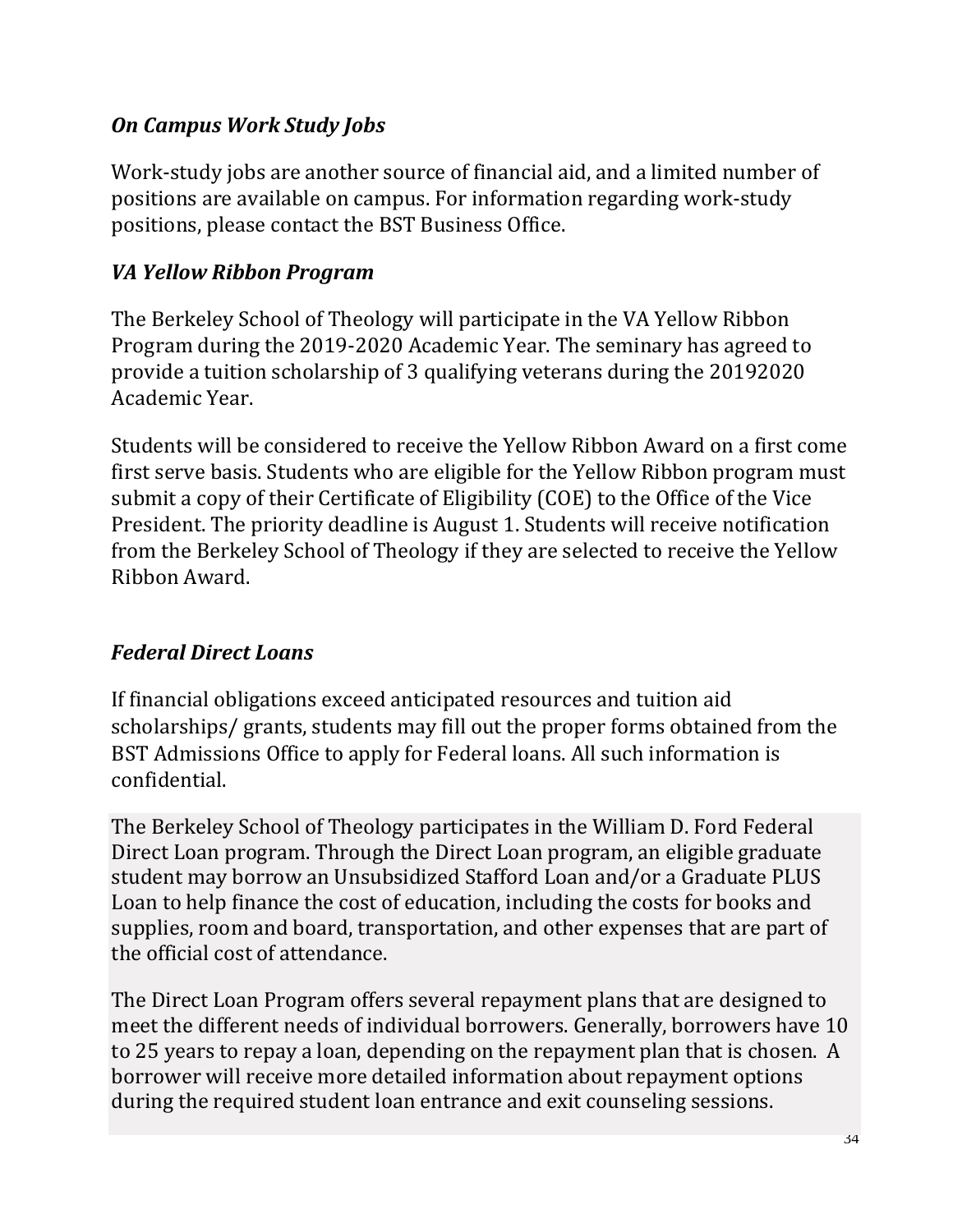### *Unsubsidized Federal Direct Loan*

A student is not required to demonstrate financial need to borrow a Direct Stafford Unsubsidized Loan. The annual loan limit, the maximum amount a student may borrow in a single academic year, is \$20,500. The lifetime borrowing limit for a graduate student (inclusive of Stafford subsidized loans and Stafford loans borrowed at the undergraduate level) is \$138,500.

The interest rate for a Direct Stafford Unsubsidized Loan disbursed on or after July 1, 2006 is fixed at 6.8%. Interest accrues (accumulates) on an unsubsidized loan from the time it is first paid out. The interest may be paid while the borrower is in school and during grace periods and deferment or forbearance periods, or the interest may accrue and be capitalized (that is, added to the principal amount of the loan). Choosing not to pay the interest as it accrues will increase the total amount a borrower will have to repay. Accrued interest is capitalized once the loan enters repayment. Repayment begins 6-months after a borrower graduates or otherwise drops below half-time enrollment.

An origination loan fee of 1% is deducted from the total amount of each Direct Stafford Unsubsidized Loan disbursement.

#### *Federal Direct Graduate PLUS Loan*

An additional loan provided under the Direct Loan Program is the Direct PLUS Loan for graduate and professional students. The terms and conditions include: a determination that the applicant does not have an adverse credit history and a fixed interest rate of 7.9%. An origination loan fee of 4% is deducted from the total amount of each loan disbursement. Before a student will be considered for a PLUS Loan, the Financial Aid Office must determine the student's maximum eligibility for Direct Unsubsidized Stafford Loans. The maximum PLUS Loan amount an eligible student can borrow is the cost of attendance minus any other financial assistance received.

The repayment period for a Direct PLUS Loan begins at the time the PLUS loan is fully disbursed, and the first payment is due within 60 days after the final disbursement. However, a borrower may defer repayment while enrolled at least half-time. For Direct PLUS Loans first disbursed on or after July 1, 2008, a borrower may also defer repayment for an additional six months after ceasing to be enrolled at least half-time.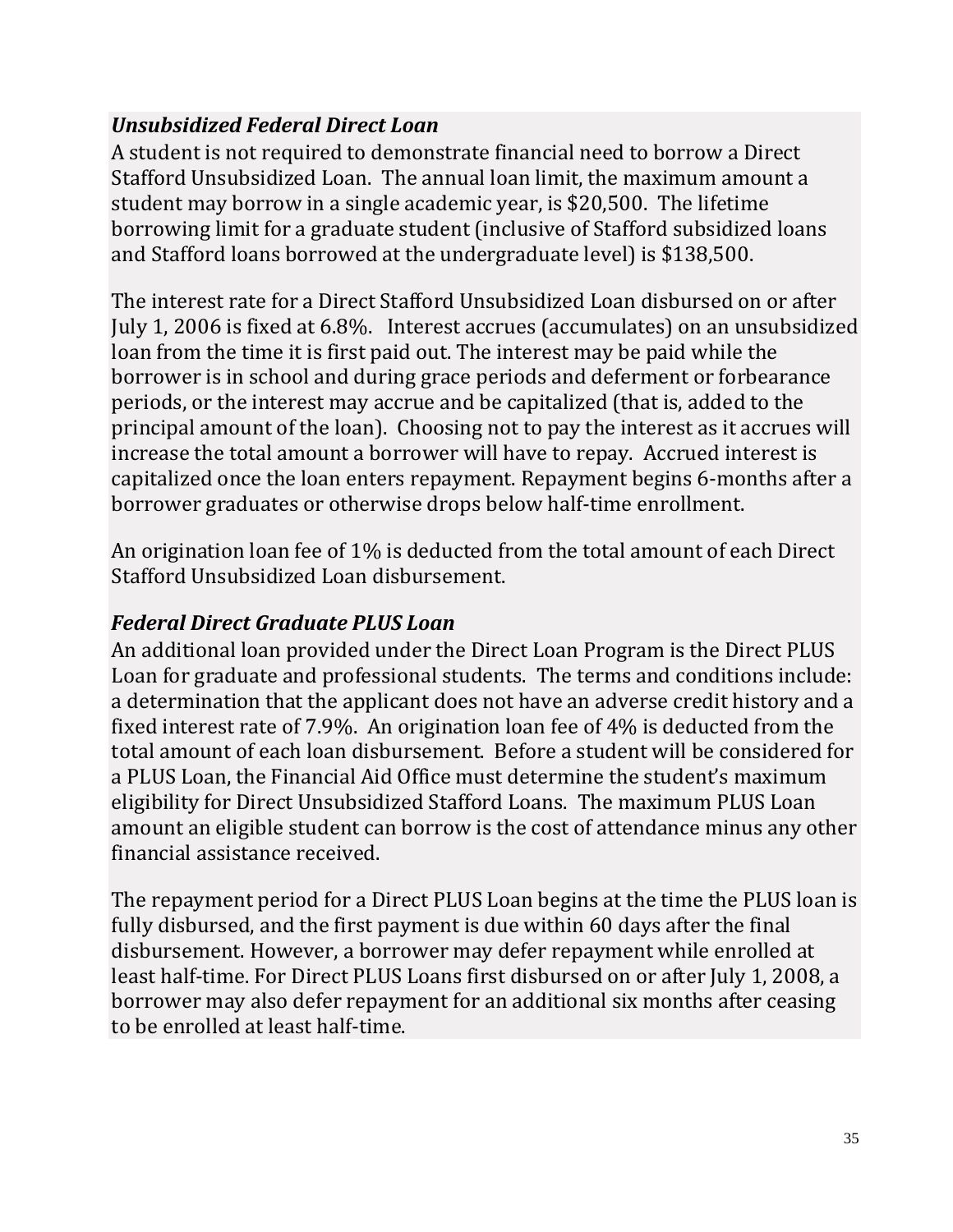#### *General Information*

All bills are due and payable at the time of registration. Payment plans are available upon approval by the Chief Financial Officer. All financial obligations must be met or arranged for prior to enrollment in the next semester. Grades are issued, degrees conferred, and transcripts issued only after all accounts are settled.

Students who answer God's call to the Christian ministry make a serious commitment of their time, talents and finances. The seminary shares the conviction of the Association of Theological Schools that the individual student must pull together many resources to cover the cost of seminary education: personal savings and assets, summer employment, part–time employment, scholarships from home churches and other organizations and family assistance (parents and spouse).

# **FACULTY, ADMINISTRATION AND STAFF**

#### *Regular Faculty*

#### *BST has a Regular Full-time Faculty of six members:*

Ronald D. Burris—B.A., University of California; M.A., Fuller Theological Seminary; Ph.D., Graduate Theological Union--Associate Professor of Church History

Jennifer W. Davidson—B.A., Eastern University; M.Div., Lutheran Theological Seminary at Philadelphia; Ph.D., Graduate Theological Union—Associate Professor of Theology and Worship LeAnn Snow Flesher--B.A., University of Minnesota; M.Div., Bethel Theological Seminary; M.Phil., Ph.D., Drew University--Professor of Biblical Interpretation and Vice President of Academics

Valarie Miles-Tribble—B.S., Hampton University; MPH, University California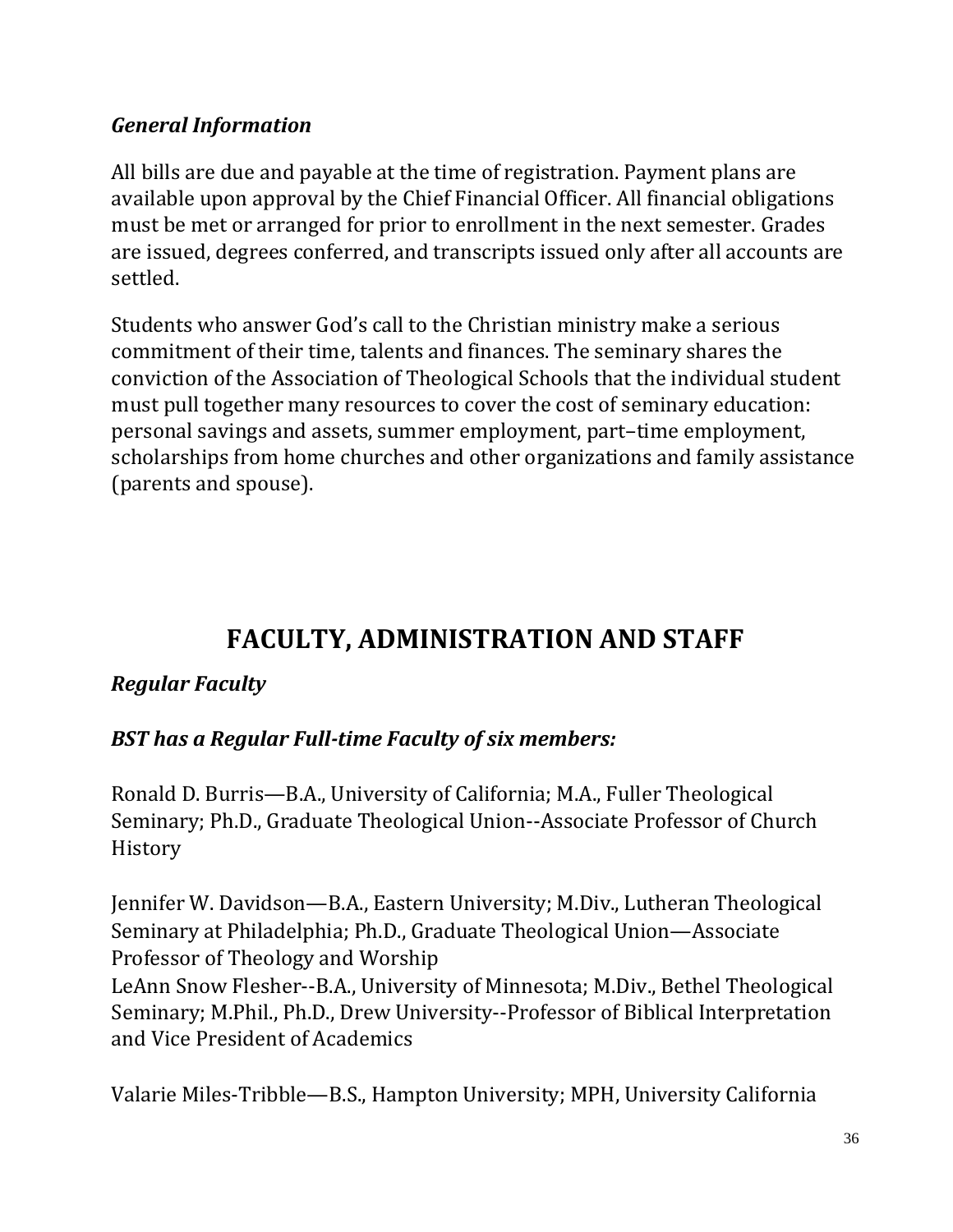Berkeley; M.Div., Berkeley School of Theology; D.Min., San Francisco Theological Seminary; Ph.D., Walden University School of Management, Leadership, and Organizational Change—Associate Professor of Ministerial Leadership and Practical Theology

Sangyil (Sam) Park—B.Th., M.Th., Methodist Theological Seminary in Korea; M.Div., Drew University; Ph.D., Graduate Theological Union—Professor of Preaching and Director of the D. Min. Program

### *BST has one Regular Part-time Faculty Member:*

Peter Yuichi Clark--B.A., Baylor University; M.Div., Southern Baptist Theological Seminary; Ph.D., Emory University--Professor of Pastoral Care

# *Visiting Faculty*

#### *BST has 14 regular Visiting Professors*

Donna Allen—B.S., Seton Hall University; M.Div., Vanderbilt Divinity School; Ph.D., Vanderbilt University—Visiting Professor of Preaching and New **Testament** 

Michael Burch—B.A., UC Davis; M.Div., Berkeley School of Theology; Ph.D. candidate, Brown University--Visiting Professor of New Testament

Liliana Da Valle-M.Div., Northern Baptist Theological Seminary; D.Min., Andover Newton Theological School; DBA, Candidate, Walden University-Visiting Professor of Ministerial Leadership

Horacio R. Da Valle—M.Div., Northern Baptist Theological Seminary; D. Min., Andover Newton Theological School; Th.D., Graduate Theological Union— Visiting Professor of Theology and Ethics

James Grandison III—B.S., University California, Davis; M.T.S., Boston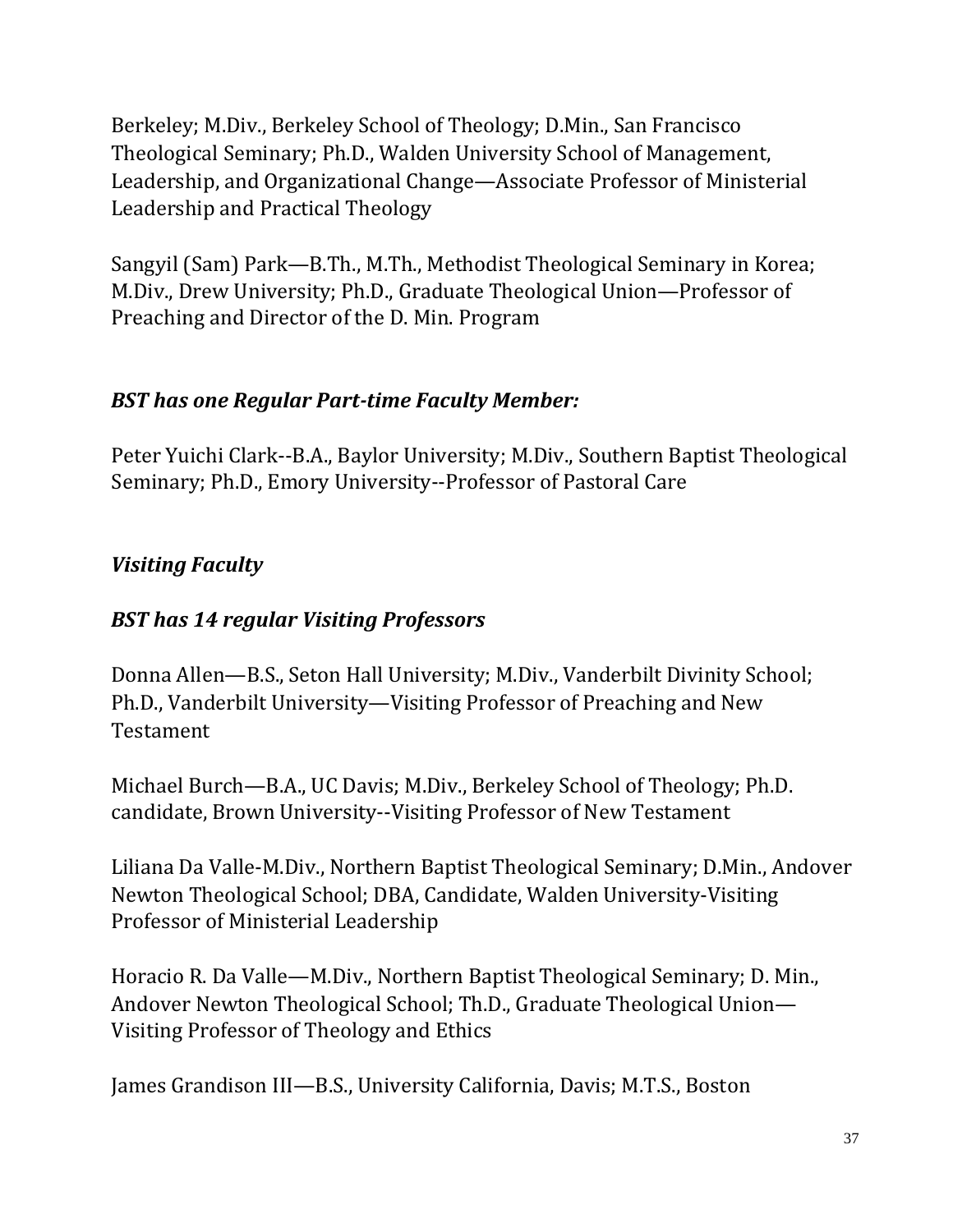University; Th.M., Boston University; Ph.D. Candidate, University of Konstanz-Visiting Professor of Theology and Ethics

Byung-June Hwang—B.A., Methodist Theological University; M.Div., Wesley Theological Seminary; Th.M., Candler School of Theology, Emory University; Ph.D., Vanderbilt University—Visiting Professor of Practical Theology

Fontella White Irons—B.A., Central Michigan University; M.A., Syracuse University; Ph.D., Claremont Graduate University

Youngil Kim—B.Th., Methodist Theological Seminary, Seoul; M.Div., The Graduate Seminary at Philips University; D.Min., Drew University; Ph.D., Graduate School at Loyola University of Chicago—Visiting Professor of Ethics and Society

Jeff Kunkel - B.A., University of Wisconsin, Milwaukee; M.Div., Garrett Evangelical Theological Seminary; widely published writer, literary website: JeffKunkel.org—Visiting Professor of Theological Writing

Michael Ray Mathews—B.A., University of Southern California; M.Div., Berkeley School of Theology—Visiting Professor of Public Theology

César Melgar – B.A., DeVry Institute of Technology; M.A., Northern Theological Seminary; M.A., Wheaton College; Ph.D. Candidate, Graduate Theological Union – Adjunct Professor of Biblical Studies

Randle Richard Mixon, B.A., Columbia College, NYC; MDiv, American Baptist Seminary of the West; MS, California State University, Hayward; PhD, Graduate Theological Union—Visiting Professor of Pastoral Care

Eric Sias—B.A., University of Texas at Austin; M.A., Yale Divinity School; Ph.D. Candidate, Graduate Theological Union—Visiting Professor of Biblical Studies

Robert A. Wilkins—B.A., University of Southern California; M.Div., Fuller Theological Seminary; Certificate, Executive Program for Non-profit Leaders, Stanford Graduate School of Business; D.Min., Candidate, San Francisco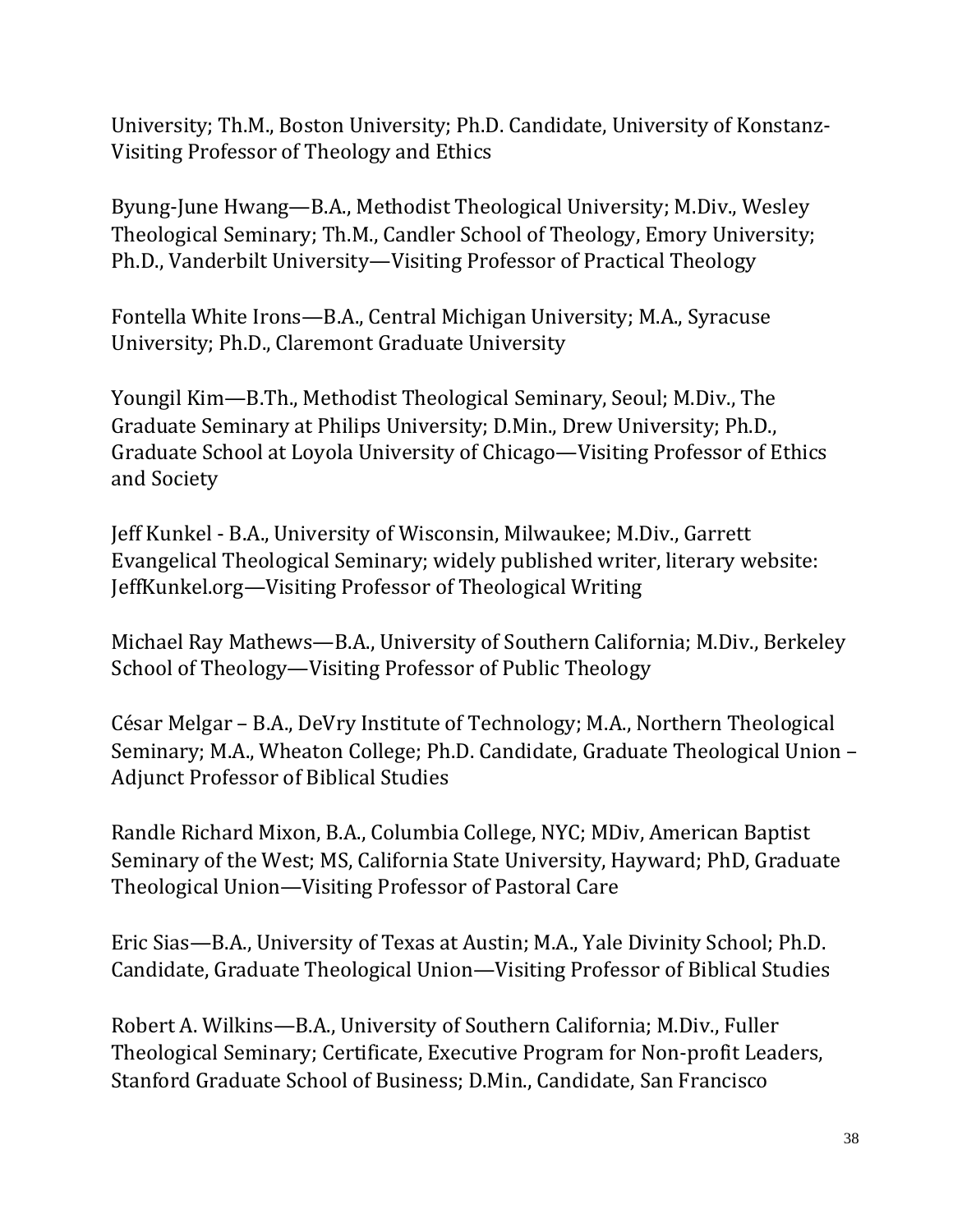Theological Seminary—Visiting Professor of Community Leadership and Practical Theology

### *Faculty Emeriti*

#### *BST has six Emeriti Faculty Members*

Eldon G. Ernst--B.A., Linfield College; B.D., Colgate Rochester Divinity School; M. A., Ph.D., Yale University--Distinguished Senior Professor of American Church History

Eduardo Font—B.A., California Baptist College; M.A., University of California at Riverside; M. Div., International Theological Baptist Seminary; Ph.D., University of California at Los Angeles

Nancy Hall--B.A., San Diego State University; M.Div., Berkeley School of Theology; D.Min., San Francisco Theological Seminary--Associate Professor of Ministry and Director of Contextual Education

Margaret McManus--B.A., Our Lady of the Lake College; M.A., Ph.D., Graduate Theological Union--Associate Professor of Historical and Theological Studies

Keith Russell--B.A., Sioux Falls College; B.D., Colgate Rochester Divinity School; M.S.T., D.Min., New York Theological Seminary--President and Professor of Pastoral Theology

J. Alfred Smith Sr.--B.S., Western Baptist College; B.D., M.Th., Missouri School of Religion; M.Th., Berkeley School of Theology; D.Min., Golden Gate Theological Seminary—Distinguished Senior Professor of Preaching and Church Ministries.

#### *Administration*

James E. Brenneman -- BA, MDiv, PhD; President LeAnn Snow Flesher -- BA, MDiv, MPhil, PhD; VP Academics/Dean of the Faculty Lori D. Spears – BA, MDiv, DMin, EdD; VP Institutional Advancement Yvonne Watson -- BA, MS, CPA; Vice President and CFO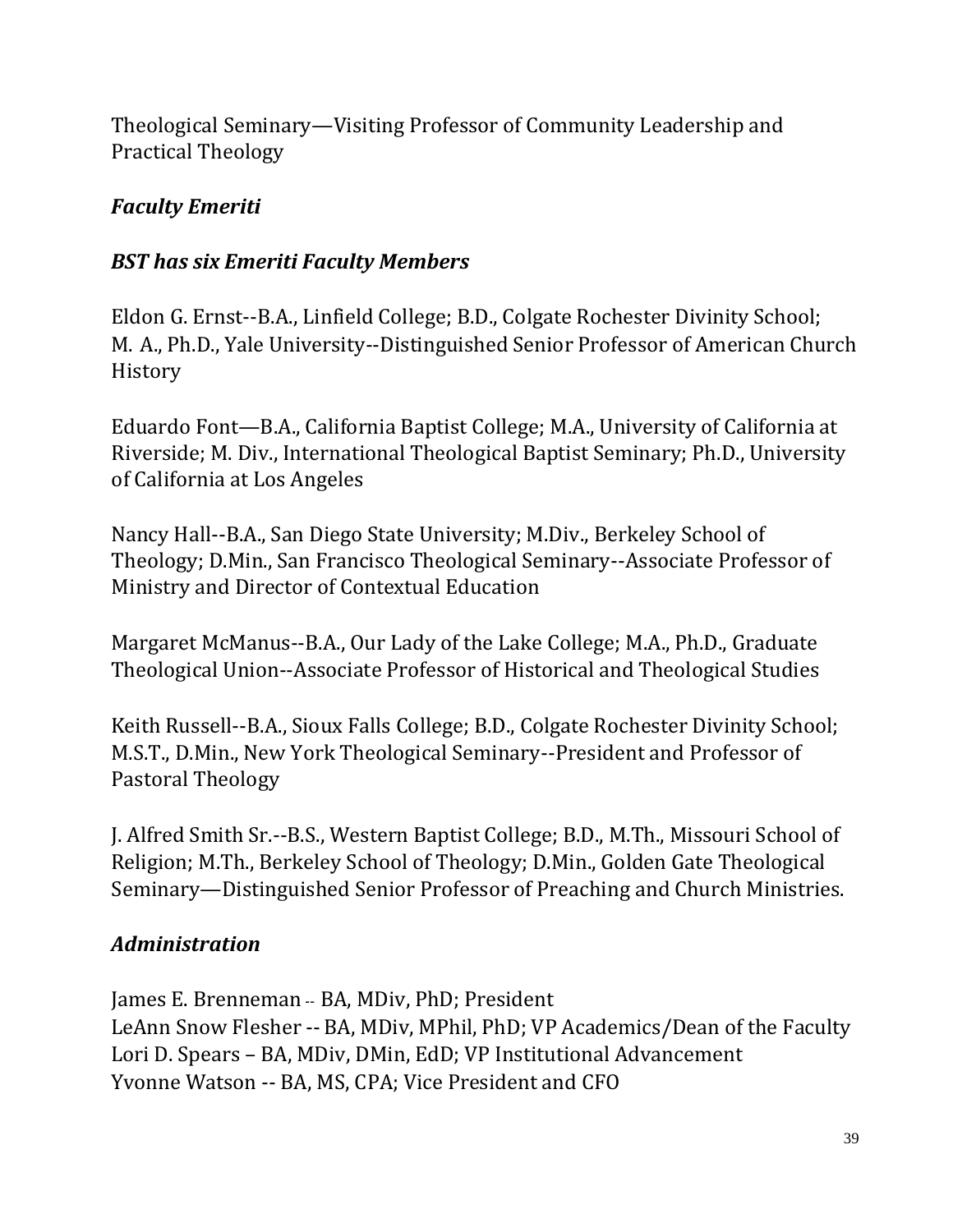### *Staff*

John George, Superintendent of Plant and Facilities Carolyn Matthews, Executive Assistant to President and VP of Advancement Katrina Croswell, Registrar and Assistant to the VP of Academics Regina Pridgeon, Director of Business Administration Alan Roselius, Maintenance Technician TBD, Director of Admissions

# **BOARD OF TRUSTEES 2019**

| Chair      | Dr. David Beaty             | Denver, CO  |
|------------|-----------------------------|-------------|
| Vice Chair | Rev. Robert A. Wilkins, Sr. | Oakland, CA |
| Secretary  | Rev. Dr. Timothy Phillips   | Seattle, WA |

| Rev. Dr. Douglas Avilesbernal | Kent, WA         |
|-------------------------------|------------------|
| Rev. Mylinda Baits            | Olympia, WA      |
| Rev. Steve Bils               | Portland, OR     |
| Rev. J. Edgar Boyd            | Los Angeles, CA  |
| Rev. Dr. Leslie Braxton       | Renton, WA       |
| Rev. Dr. James E. Brenneman   | (President, BST) |
| Ms. Linda Brougher            | Glendale, CA     |
| Rev. J. W. Matt Hennessee     | Portland, OR     |
| Rev. Dr. Young-il Kim         | Seoul, Korea     |
| Honorable Barbara Lee         | Oakland, CA      |
| Ms. Leslie Ma Miller          | Medford, OR      |
| Rev. John W. Polite III       | N Hollywood, CA  |
| Min. Dorothy Spann-Agee       | Oakland, CA      |
| Rev. Dr. Steve Van Ostran     | Parker, CO       |